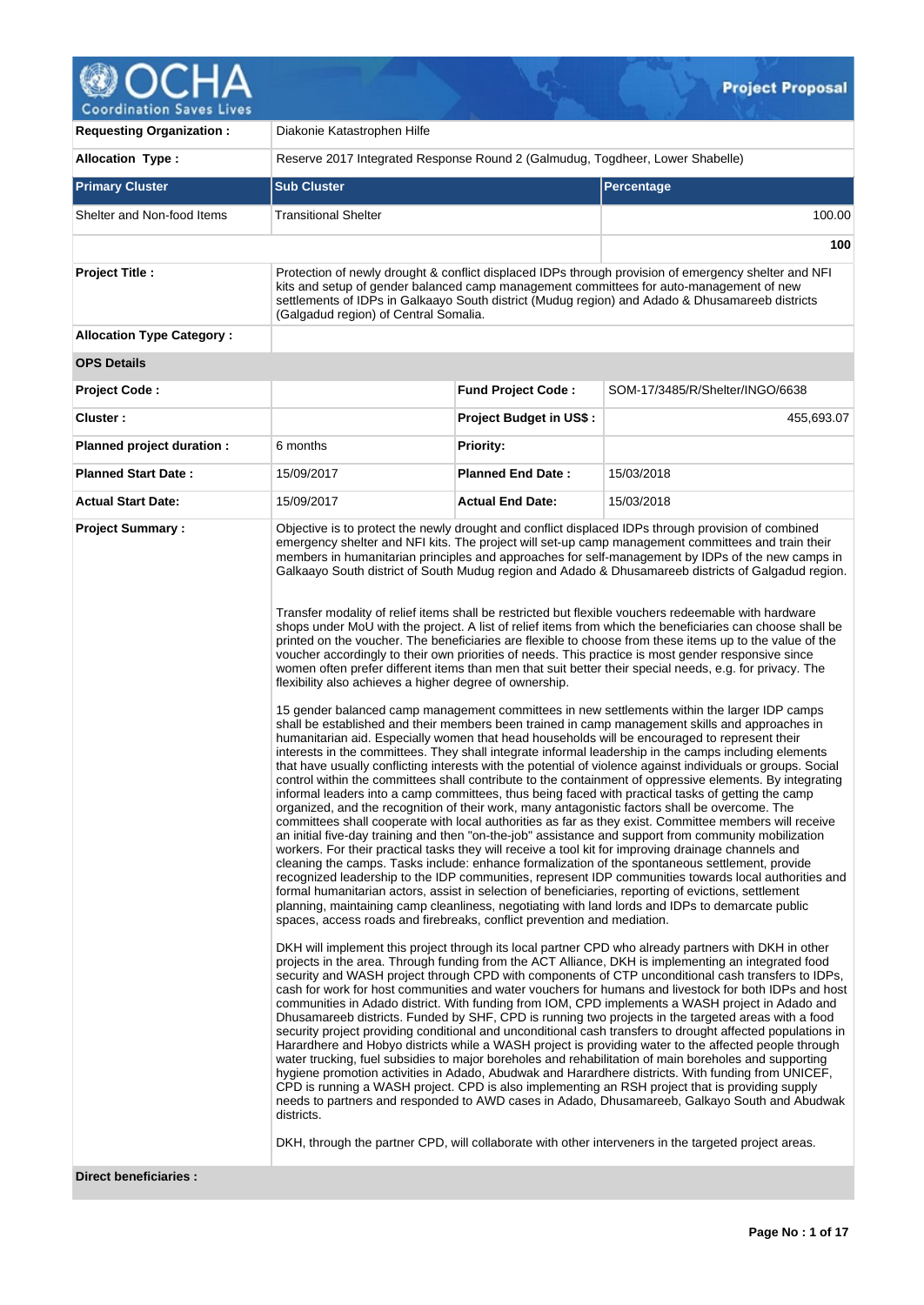| <b>Men</b>                                                                                                                                                                                                                                                                                                                                                                                                                                                                                                                                                                                                                                                                                    | Women                       |                        | <b>Boys</b>                                         | <b>Girls</b> |                             | <b>Total</b> |  |  |  |  |  |
|-----------------------------------------------------------------------------------------------------------------------------------------------------------------------------------------------------------------------------------------------------------------------------------------------------------------------------------------------------------------------------------------------------------------------------------------------------------------------------------------------------------------------------------------------------------------------------------------------------------------------------------------------------------------------------------------------|-----------------------------|------------------------|-----------------------------------------------------|--------------|-----------------------------|--------------|--|--|--|--|--|
| 1,800                                                                                                                                                                                                                                                                                                                                                                                                                                                                                                                                                                                                                                                                                         |                             | 5,500                  | 3,500                                               |              | 4,200                       | 15,000       |  |  |  |  |  |
| <b>Other Beneficiaries:</b>                                                                                                                                                                                                                                                                                                                                                                                                                                                                                                                                                                                                                                                                   |                             |                        |                                                     |              |                             |              |  |  |  |  |  |
| <b>Beneficiary name</b>                                                                                                                                                                                                                                                                                                                                                                                                                                                                                                                                                                                                                                                                       |                             | <b>Men</b>             | <b>Women</b>                                        | <b>Boys</b>  | <b>Girls</b>                | <b>Total</b> |  |  |  |  |  |
| Internally Displaced People                                                                                                                                                                                                                                                                                                                                                                                                                                                                                                                                                                                                                                                                   |                             | 1,800                  | 5,500                                               | 3,500        | 4,200                       | 15,000       |  |  |  |  |  |
| Committees                                                                                                                                                                                                                                                                                                                                                                                                                                                                                                                                                                                                                                                                                    |                             |                        | 0<br>0                                              | $\mathbf 0$  | 0                           | 0            |  |  |  |  |  |
| <b>Indirect Beneficiaries:</b>                                                                                                                                                                                                                                                                                                                                                                                                                                                                                                                                                                                                                                                                |                             |                        |                                                     |              |                             |              |  |  |  |  |  |
| The indirect beneficiaries of this project are the IDPs who reside in over 15 camps where camp structures will be established and<br>governance improved and as a result proper settlement planning is achieved.                                                                                                                                                                                                                                                                                                                                                                                                                                                                              |                             |                        |                                                     |              |                             |              |  |  |  |  |  |
| <b>Catchment Population:</b>                                                                                                                                                                                                                                                                                                                                                                                                                                                                                                                                                                                                                                                                  |                             |                        |                                                     |              |                             |              |  |  |  |  |  |
| It's estimated that over 72,000 IDPs are in either in camps or integrated within the community Adado, Dhusamareeb and Galkaayo South.                                                                                                                                                                                                                                                                                                                                                                                                                                                                                                                                                         |                             |                        |                                                     |              |                             |              |  |  |  |  |  |
| Link with allocation strategy:                                                                                                                                                                                                                                                                                                                                                                                                                                                                                                                                                                                                                                                                |                             |                        |                                                     |              |                             |              |  |  |  |  |  |
| This project is informed by the prevailing humanitarian priorities identified by the shelter and CCCM clusters and DKH in recent own needs<br>assessments. The objective is to strengthen the protection of the drought displaced IDPs and other vulnerable groups. The planned project<br>will address the shelter/NFI needs of newly displaced 2,500 IDP HHs in K7-K20 IDP camps in Mogadishu. The project will also improve the<br>governance structure within the camps by establishing and training 15 camp management committees in 15 different IDP settlements. The<br>objective shall be to improve camp management within IDP camps.<br><b>Sub-Grants to Implementing Partners:</b> |                             |                        |                                                     |              |                             |              |  |  |  |  |  |
|                                                                                                                                                                                                                                                                                                                                                                                                                                                                                                                                                                                                                                                                                               |                             |                        |                                                     |              |                             |              |  |  |  |  |  |
|                                                                                                                                                                                                                                                                                                                                                                                                                                                                                                                                                                                                                                                                                               | <b>Partner Name</b>         |                        | <b>Partner Type</b>                                 |              | <b>Budget in US\$</b>       |              |  |  |  |  |  |
| Centre for Peace and Democracy (CPD). Somali<br>National NGO working in Galmudug and South Mudug<br>region                                                                                                                                                                                                                                                                                                                                                                                                                                                                                                                                                                                    |                             |                        | <b>International NGO</b>                            |              |                             | 46,880.00    |  |  |  |  |  |
|                                                                                                                                                                                                                                                                                                                                                                                                                                                                                                                                                                                                                                                                                               |                             |                        |                                                     |              |                             | 46,880.00    |  |  |  |  |  |
| Other funding secured for the same project (to date) :                                                                                                                                                                                                                                                                                                                                                                                                                                                                                                                                                                                                                                        |                             |                        |                                                     |              |                             |              |  |  |  |  |  |
|                                                                                                                                                                                                                                                                                                                                                                                                                                                                                                                                                                                                                                                                                               | <b>Other Funding Source</b> |                        |                                                     |              | <b>Other Funding Amount</b> |              |  |  |  |  |  |
|                                                                                                                                                                                                                                                                                                                                                                                                                                                                                                                                                                                                                                                                                               |                             |                        |                                                     |              |                             |              |  |  |  |  |  |
| Organization focal point :                                                                                                                                                                                                                                                                                                                                                                                                                                                                                                                                                                                                                                                                    |                             |                        |                                                     |              |                             |              |  |  |  |  |  |
| <b>Name</b>                                                                                                                                                                                                                                                                                                                                                                                                                                                                                                                                                                                                                                                                                   | <b>Title</b>                |                        | <b>Email</b>                                        |              | <b>Phone</b>                |              |  |  |  |  |  |
| Juergen Feldmann                                                                                                                                                                                                                                                                                                                                                                                                                                                                                                                                                                                                                                                                              |                             | <b>Head of Mission</b> | juergen.feldmann@diakonie-<br>katastrophenhilfe.org |              | +254 788888292              |              |  |  |  |  |  |
| <b>BACKGROUND</b>                                                                                                                                                                                                                                                                                                                                                                                                                                                                                                                                                                                                                                                                             |                             |                        |                                                     |              |                             |              |  |  |  |  |  |
|                                                                                                                                                                                                                                                                                                                                                                                                                                                                                                                                                                                                                                                                                               |                             |                        |                                                     |              |                             |              |  |  |  |  |  |

**1. Humanitarian context analysis**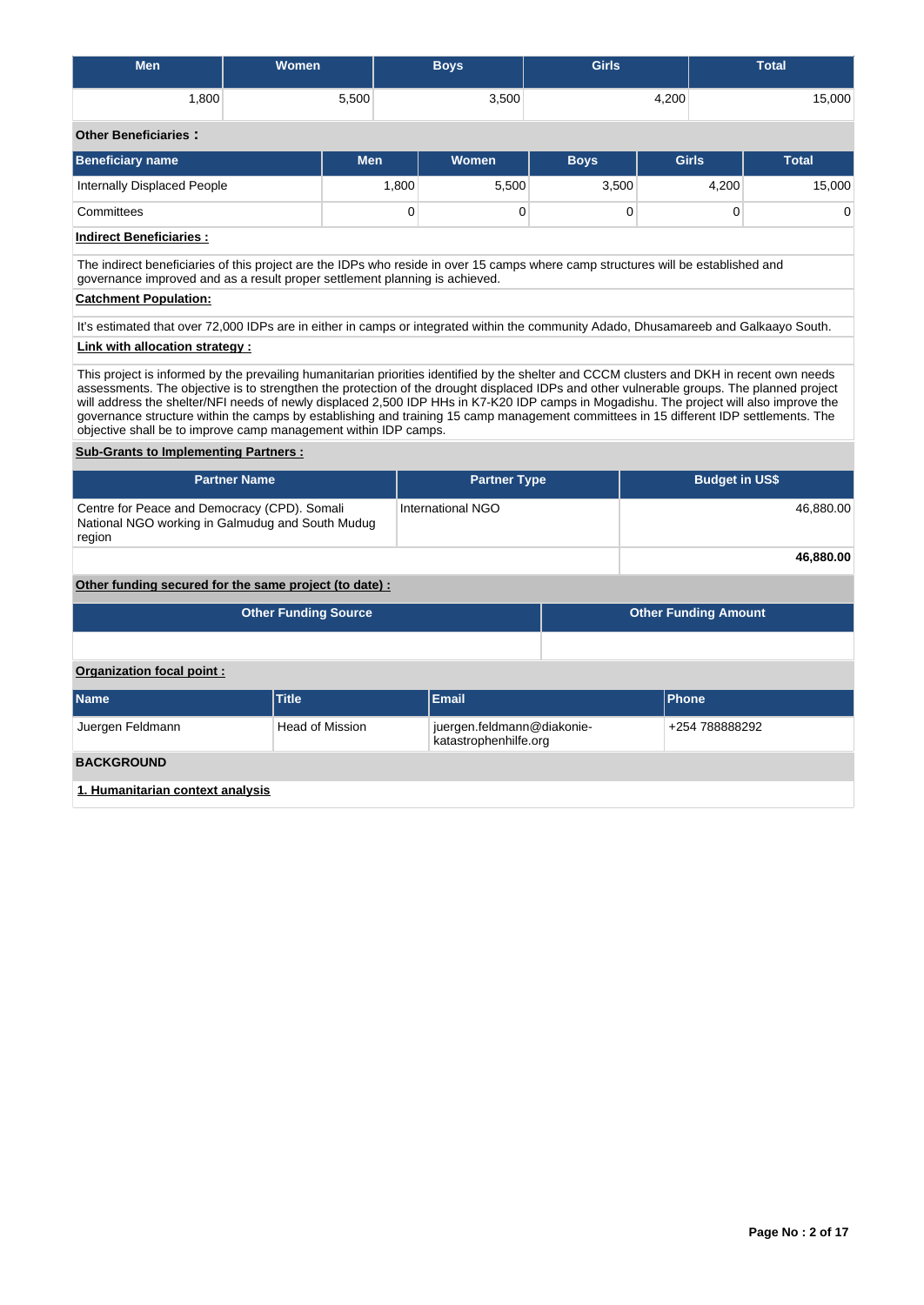The humanitarian situation continues to deteriorate across Somalia and dire humanitarian needs are expected to persist in most parts of the Country through the end of 2017. In some pastoral and agro pastoral livelihoods which cover parts of Mudug and Galgaduud regions food security outcomes are expected to deteriorate through the end of the year. A robust level of humanitarian assistance must be sustained as humanitarian needs are not expected to reduce significantly before the end of the year (FSNAU 17 July 2017).

Somali communities were looking forward to a relief from the GU 2017 rainfall season but the devastating drought conditions meant that the country experienced yet another by far below average season affecting the recovery of key livelihood sectors agriculture and livestock. Mudug and Galgadud regions are among the regions that have recorded very poor rainfall (SWALIM Gu Rainfall performance 2017). In Galgadud and Mudug regions, as one of their survival strategies, pastoralists took credits from shop owners in the hopes of good Gu rains that could lead to better markets for livestock and livestock products. This did not come to pass as herds diminished due to the failed rainfall and the remaining few were transported to Puntland and Somaliland in search for pasture and water for their livestock at a cost of \$ 1,200- 1,500 per truck. As usual men accompanied the livestock and vulnerable women and children were left behind with no breadwinners and source of livelihood. The Inter cluster rapid assessment carried out by partners under the leadership of UN OCHA also confirms the high numbers of livestock death in the 3 target districts of Adado, Dhusamareeb and Galkaayo South.

Data from UNHCR indicates continuation of drought related displacement that started in November 2016. Between January and June 2017, an estimated 662,000 people (81% of the total displaced during this period) have been displaced due to drought and drought related factors. Community sources estimate a total of 53,400 people were displaced from rural areas to urban centers in parts of Galgadud and Mudug regions due to drought (27,000 being displaced from Adado district, 18,000 from Galkayo South and 8,400 from Dhusamareeb). Part of the IDPs are integrated within the communities putting up with relatives while most of them are in the camps in major urban centers.

It is foreseeable that as the situation continues to deteriorate, increasing number of people from rural areas in Galmudug and other parts of central Somalia will move to urban centers to join spontaneous settlements for internally displaced persons. The influx of drought affected IDPs to the IDP camps in Mudug, Adado and Dhusamareeb will continue in the coming months and is expected to worsen in the coming weeks.

Further to the humanitarian crisis, the on -going crisis on the Somali Shilling (SHS) in Galmudug and parts of Hiran could negatively affect populations that are already in dire humanitarian need due to the prolonged drought. The lack of access to SHS for low income households and IDPs who usually use it to purchase household items and those who receive unconditional cash might lead in the long run to escalation of food prices.

### **2. Needs assessment**

The Humanitarian situation in the IDP camps in Galmudug remains tense. According to a rapid assessment conducted by DKH/CPD in the IDP camps, It is observed that majority (80%) of the new IDPs live in the outskirts of the old case load IDP camps. Over 85% of the new IDPs live in dilapidated make shifts as their shelters. Overwhelming majority do not have household wares and Non-food items and have left their items from their place of flight.

Most of the new arrivals comprise of women and children who settle in the open bush with nothing. There have no shelter and no household items, no water, no latrines, no education for the children. They construct their shelters from tattered clothes or old plastic sheets that hardly protect them from the scorching sun, cold at night and predators that exist in the area. Due to these poor shelters, some of the IDPs prefer staying under trees (which are hard to find for shelter) and retreat at night to their makeshift houses while others prefer staying with their relatives during day time and returning at night since they cannot bear the scorching sun at the IDP camps.

With regards to settlement planning and camp management within the camps, majority of those interviewed confirmed that there is no proper settlement planning within the camps. There exist no fire breaks and one fire can affect thousands of IDPs at a go. Waste disposal is also a key concern. There exist no proper mechanisms for disposing wastes giving habitat to vectors which poses a serious health concern for an IDP camp that is so much overcrowded. They also said that there is no formal camp leadership and they only rely on the gate keeper or the "camp leader" for information and support. The need to re-organize the IDPs into a structure that shall mange its own affairs of planning settlements, defining fire breaks, regulating the environment, clearing and defining access roads, managing solid waste is therefore obvious since long in Galgadud and Mudug IDP camps.

A more formalized structure needs to enhance camp-self-management of IDP camps, the social control of power to contain oppression in the camps, the representation and integration of gender and marginalized groups, the support and recognition of leadership by the inhabitants of the camps, negotiation with local authorities, land lords and humanitarian actors, and the material lay-out of the camps with firebreaks, access roads and other public places for latrines, learning spaces, etc.

To respond to the needs of shelter, NFI and camp management in these IDP camps, the proposed project will target the newly drought and conflict displaced IDPs through provision of combined emergency shelter and NFI kits. The project will also set-up camp management committees and train their members in humanitarian principles and approaches for self-management by IDPs of the new camps in Galkaayo South district of South Mudug region and Adado & Dhusamareeb districts of Galgadud region.

### **3. Description Of Beneficiaries**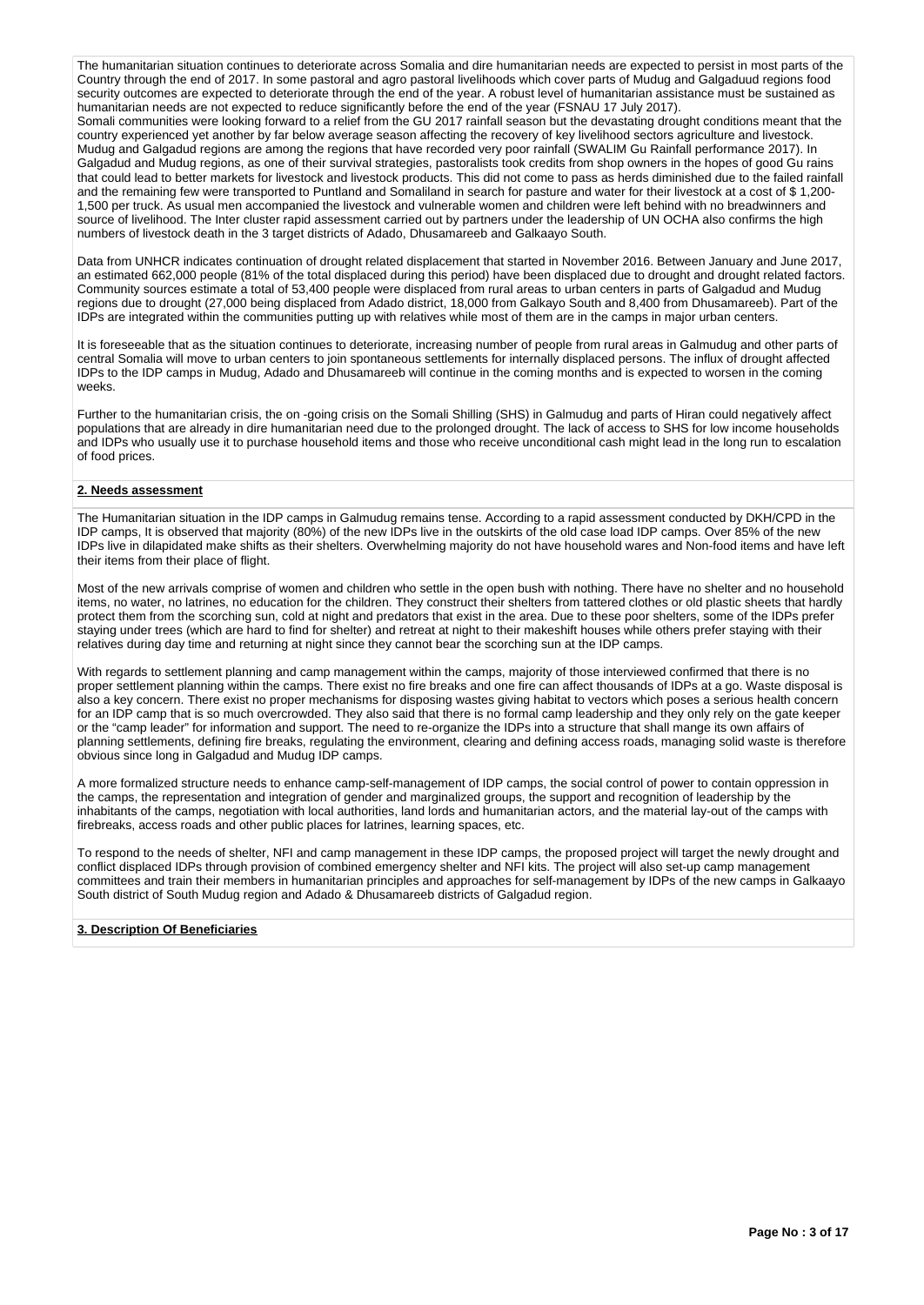This project directly targets 15,000 (9,700 female and 5,300 male) IDPs in Adado, Galkaayo South and Dhusamareeb districts. This project will provide flexible vouchers to be redeemed against emergency shelter and NFI kits for the newly drought displaced vulnerable IDPs. 15 camp management committees with a membership of 10 (5m, 5f) members each will be established, trained and given the role of managing these camps.

The project will target most vulnerable IDP households as selection criteria for the distribution of vouchers for shelter and NFI. The project will especially benefit single female headed households or with pregnant and lactating women that otherwise would not have the ability to access support from elsewhere. According to the protection cluster factsheet, protection needs remain critical for most vulnerable groups especially women, children, persons with disability and the elderly. The protection needs have sharply increased and majority of the affected population are moving to existing IDP camps in urban areas in the hope of getting humanitarian assistance. The selection of the beneficiaries will be done in close consultation with the established camp committees which shall comprise of; clan elders, religious leaders and other leaders, and in community meetings of potential beneficiaries thus applying social control in order to make sure that the very vulnerable will benefit from the project.

While doing registration of new beneficiaries with Mobile Technology, information on many vulnerability criteria will be asked as well and a new systematic vulnerability profile will be drawn. Variations are expectable as it is already reported from the education cluster that the estimated 40% of the new arrivals is under the age of 18 years. Until more reliable data is available, DKH follows the assumption that the profile from the protracted camps can be applied to the new camps, too.

The indirect beneficiaries for this project are the IDPs who reside in the 15 camps where camp structures will be established and governance improved and as a result proper settlement planning is achieved. It is estimated that each of the camps has 200 IDP households.

## **4. Grant Request Justification**

This project is part of the HRP 2017 and it seeks to address SO1 of shelter and NFI cluster which is to provide life-saving and life-sustaining integrated multi-sectoral assistance to reduce acute humanitarian needs and reduce excess mortality among the most vulnerable people.

The project will respond to the shelter/NFI needs and the need to have proper planning of settlement of IDPs and management of the camps in South Galkaayo, Adado and Dhusamareeb districts, DKH will provide flexible vouchers to be redeemed with emergency shelter and NFI kits to the newly displaced IDPs. The project shall also establishes 15 camp management committees, train them and given the role of managing 15 different settlements within the larger IDP camps. Committee members will take an initial five-day training course and will then receive "on-the-job" input and support from the community mobilization workers. Each of the committees will then receive a tool kit for improving drainage channels and cleaning the camps. The role of these committees shall include the following among others: Beneficiary selection, reporting new evictions, settlement planning, maintaining the camp cleanliness, negotiating with local authorities and IDPs to demarcate public spaces, roads and firebreaks, conflict prevention and resolutions.

### **5. Complementarity**

The proposed SHF project will compliment another project currently running in some of the targeted IDP camps and host communities. DKH is implementing an integrated food security and wash project through its local partner CPD with components of Unconditional cash transfers for IDPs, cash for work for host communities and water vouchers for both IDPs and host communities in Adado district. The water vouchers component provides water to both humans and livestock. The purpose of the 3-months Unconditional Cash Transfers to the 200 families is to cushion them against the effects of the drought and enable them meet their families' immediate food requirements.The objective of the CFW component is to put cash into the pockets of the drought-affected CfW labourers to enable them access immediate food and secondly to increase the water holding capacity of the water pans. The proposed project will compliment this DKH ongoing project and will protect the newly drought and conflict displaced IDPs through provision of combined emergency shelter and NFI kits. The project will also set-up camp management committees and train their members in humanitarian principles and approaches for self-management by IDPs of the new camps in Galkaayo South district of South Mudug region and Adado & Dhusamareeb districts of Galgadud region

## **LOGICAL FRAMEWORK**

### **Overall project objective**

Protection of newly drought displaced IDPs through provision of emergency shelter and NFI kits and setting up of camp management committees for proper settlement planning in IDP camps in Adado, Galkaayo South and Dhusamareeb districts of Galmudug -Somalia

| <b>Shelter and Non-food Items</b>                                                                  |                                                                                                                                                                                                     |                                 |  |  |  |  |  |  |  |  |  |
|----------------------------------------------------------------------------------------------------|-----------------------------------------------------------------------------------------------------------------------------------------------------------------------------------------------------|---------------------------------|--|--|--|--|--|--|--|--|--|
| <b>Cluster objectives</b>                                                                          | Strategic Response Plan (SRP) objectives                                                                                                                                                            | <b>Percentage of activities</b> |  |  |  |  |  |  |  |  |  |
| Contribute to the protection of newly<br>displaced people and those affected by<br>natural hazards | 2017-SO1: Provide life-saving and life-<br>sustaining integrated multi-sectoral<br>assistance to reduce acute humanitarian<br>needs and reduce excess mortality among<br>the most vulnerable people | 100                             |  |  |  |  |  |  |  |  |  |

**Contribution to Cluster/Sector Objectives :** The shelter/NFI needs of 15,000 (9,700 female and 5,300 male) newly drought displaced IDPs are met through provision of flexible vouchers to be redeemed at retail traders in Adado, Galkaayo South and Dhusamareeb districts of Galmudug.

#### **Outcome 1**

The shelter/NFI needs of 15,000 (9,700 female, 5,300 male) newly drought and conflict displaced IDPs are met through provision of flexible vouchers to be redeemed at retail traders with special consideration to the female headed HH, minor headed HH, pregnant and lactating mothers.

### **Output 1.1**

### **Description**

15,000 (9,700F, 5,300M) newly drought and conflict displaced IDPs redeem their flexible vouchers with emergency and NFI kits of their choice from the contracted retail traders in Adado, Galkaayo South and Dhusamareeb districts.

### **Assumptions & Risks**

The security situation within the districts of Adado, Galkaayo South and Dhusamareeb remains calm.

## **Indicators**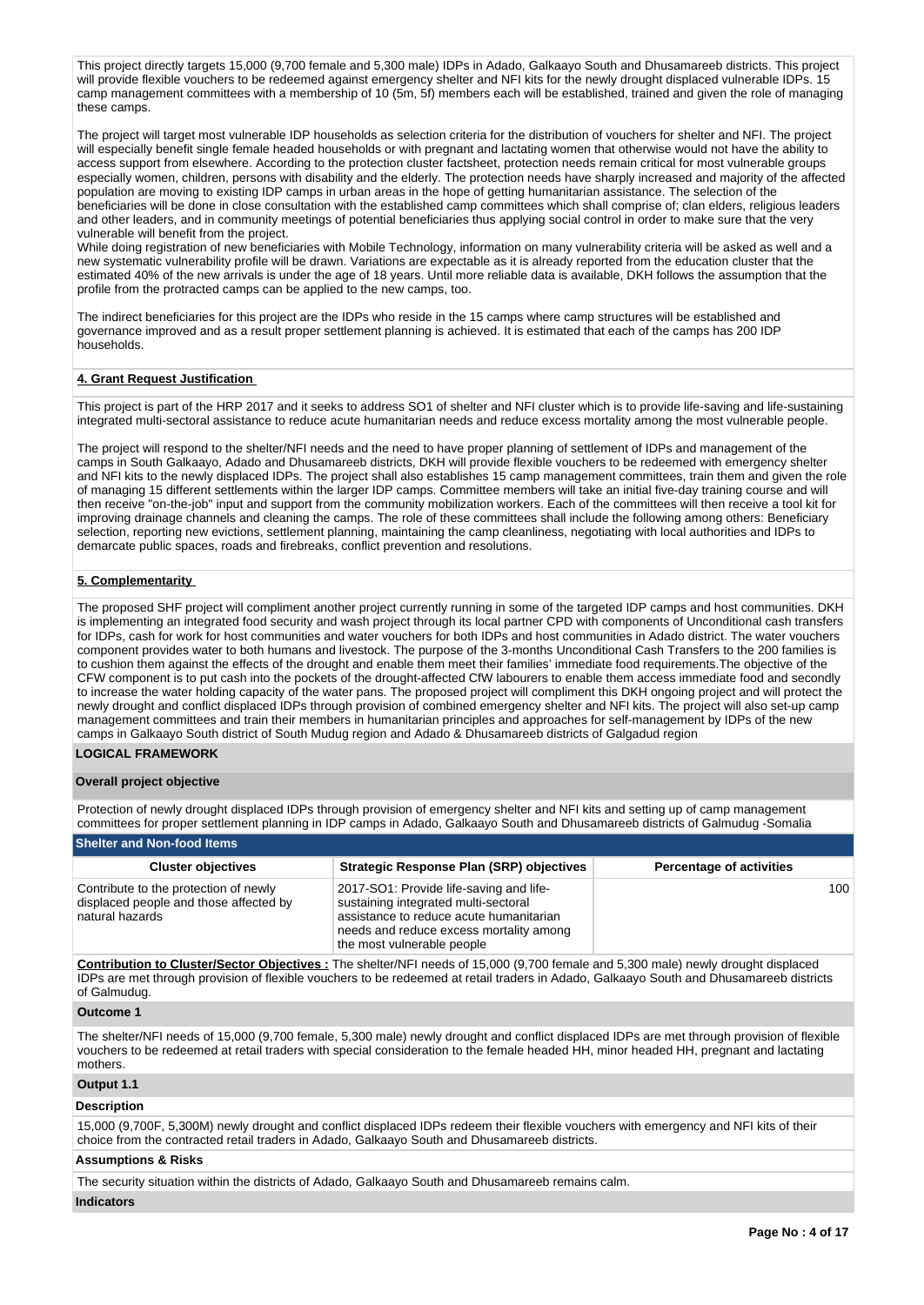|                   |                                                                   |                                                                                     |            | <b>End cycle beneficiaries</b> | End<br>cycle      |               |
|-------------------|-------------------------------------------------------------------|-------------------------------------------------------------------------------------|------------|--------------------------------|-------------------|---------------|
| Code              | <b>Cluster</b>                                                    | Indicator                                                                           | <b>Men</b> | Women                          | <b>Boys Girls</b> | <b>Target</b> |
| Indicator 1.1.1   | Shelter and Non-food Items                                        | Number of newly displaced people in need<br>receiving ESKs                          |            |                                |                   | 15.000        |
|                   | <b>Means of Verification:</b> Post distribution monitoring report |                                                                                     |            |                                |                   |               |
| Indicator $1.1.2$ |                                                                   | Shelter and Non-food Items Number of beneficiaries reached with ESK and<br>NFI kits |            |                                |                   | 15.000        |
|                   | <b>Means of Verification:</b> Beneficiary database is in place    |                                                                                     |            |                                |                   |               |

# **Activities**

## **Activity 1.1.1**

## **Standard Activity : Not Selected**

Selection of beneficiaries: The project will select and register 2500 HHs (15,000 persons - 9,700F, 5,300M) of newly displaced IDPs in Adado, Galkaayo South and Dhusamareeb districts. Specific consideration will be given to new arrivals displaced most recently. Vulnerability will be given due consideration, that is, female headed HH, minor headed HH, pregnant and lactating mothers will be targeted.

Registration shall be done through a standardized questionnaire based on mobile technology. GPS position and photos of state of existing shelter will be taken during beneficiary registration. From electronically collected beneficiary details, a distributing list will be produced to be used as verification means during voucher redemption from the contracted local traders.

## **Activity 1.1.2**

## **Standard Activity : Not Selected**

Market Assessment: DKH shall conduct market assessment to determine whether the market in Galmudug will support the use of cash transfer mechanism. One of the preconditions of using cash transfer mechanisms to deliver humanitarian aid is to have a vibrant and a sufficiently reliable formal and/or informal market system. DKH has already conducted market assessments in Mogadishu and in Beletweyne in Hiiran region. This assessment shall be extended to Galkacyo South, Adado and Dhusamareeb districts. The assessment will be carried out before using the vouchers as a means of delivering humanitarian aid.

## **Activity 1.1.3**

## **Standard Activity : Not Selected**

Provision of Shelter and NFI items to newly displaced persons: 2500 IDP HH (15,000 persons - 9,700F, 5,300M) as registered beneficiaries will each receive one voucher worth USD 120 to redeem ESK and NFI items of their choice from a long list of items provided. DKH piloted and used the flexible voucher approach in previous projects and individual needs of beneficiaries have been found to be better addressed through flexible vouchers, hence the flexible approach will be applied to the implementation of the proposed project. Beneficiaries will be given the choice to choose from a wide range of emergency shelter and non-food items based on their needs. Some of the items include: Plastic sheeting, cement, timber, curtains, Blanket, dish for eating etc. The complete list of ESK and NFI items is attached in the document section.

#### **Activity 1.1.4**

### **Standard Activity : Not Selected**

Post distribution monitoring. DKH, will hire an external consultant who will conduct post distribution monitoring after the end of project to examine whether project objectives were achieved. The PDM will look in to the processes as well as measure whether the project achieved the intended objective. It's expected that the result of the PDM will inform the future programme interventions. The PDM will be carried out after the target beneficiaries redeem their vouchers with ESK and NFI kits

## **Outcome 2**

Improved settlement planning, governance and maintenance of camps through establishment and training of camp management and coordination committees.

## **Output 2.1**

### **Description**

15 camp management committees from 15 different settlements are established, trained and are able to plan settlements within the camps better. Each of the committee will have 15 members (8F) each.

### **Assumptions & Risks**

The existing informal camp leadership and the gate keepers will support the initiative.

| Indicators |  |
|------------|--|
|            |  |

|                   |                                                     |                                                                                                            | <b>End cycle beneficiaries</b> |              |            |  | <b>End</b><br>cycle |  |  |  |  |
|-------------------|-----------------------------------------------------|------------------------------------------------------------------------------------------------------------|--------------------------------|--------------|------------|--|---------------------|--|--|--|--|
| Code              | <b>Cluster</b>                                      | <b>Indicator</b>                                                                                           | <b>Men</b>                     | <b>Women</b> | Boys Girls |  | <b>Target</b>       |  |  |  |  |
| Indicator 2.1.1   | Camp Coordination and<br>Camp Management            | Number of committees established and<br>operational in Adado, Galkaayo South and<br>Dhusamareeb IDP camps. |                                |              |            |  | 15                  |  |  |  |  |
|                   | <b>Means of Verification: Field visits</b>          |                                                                                                            |                                |              |            |  |                     |  |  |  |  |
| Indicator 2.1.2   | Shelter and Non-food Items                          | Number of participants trained                                                                             |                                |              |            |  | 225                 |  |  |  |  |
|                   | <b>Means of Verification: Training Report</b>       |                                                                                                            |                                |              |            |  |                     |  |  |  |  |
| <b>Activities</b> |                                                     |                                                                                                            |                                |              |            |  |                     |  |  |  |  |
| Activity 2.1.1    |                                                     |                                                                                                            |                                |              |            |  |                     |  |  |  |  |
|                   | <b>Standard Activity: Land tenure consultations</b> |                                                                                                            |                                |              |            |  |                     |  |  |  |  |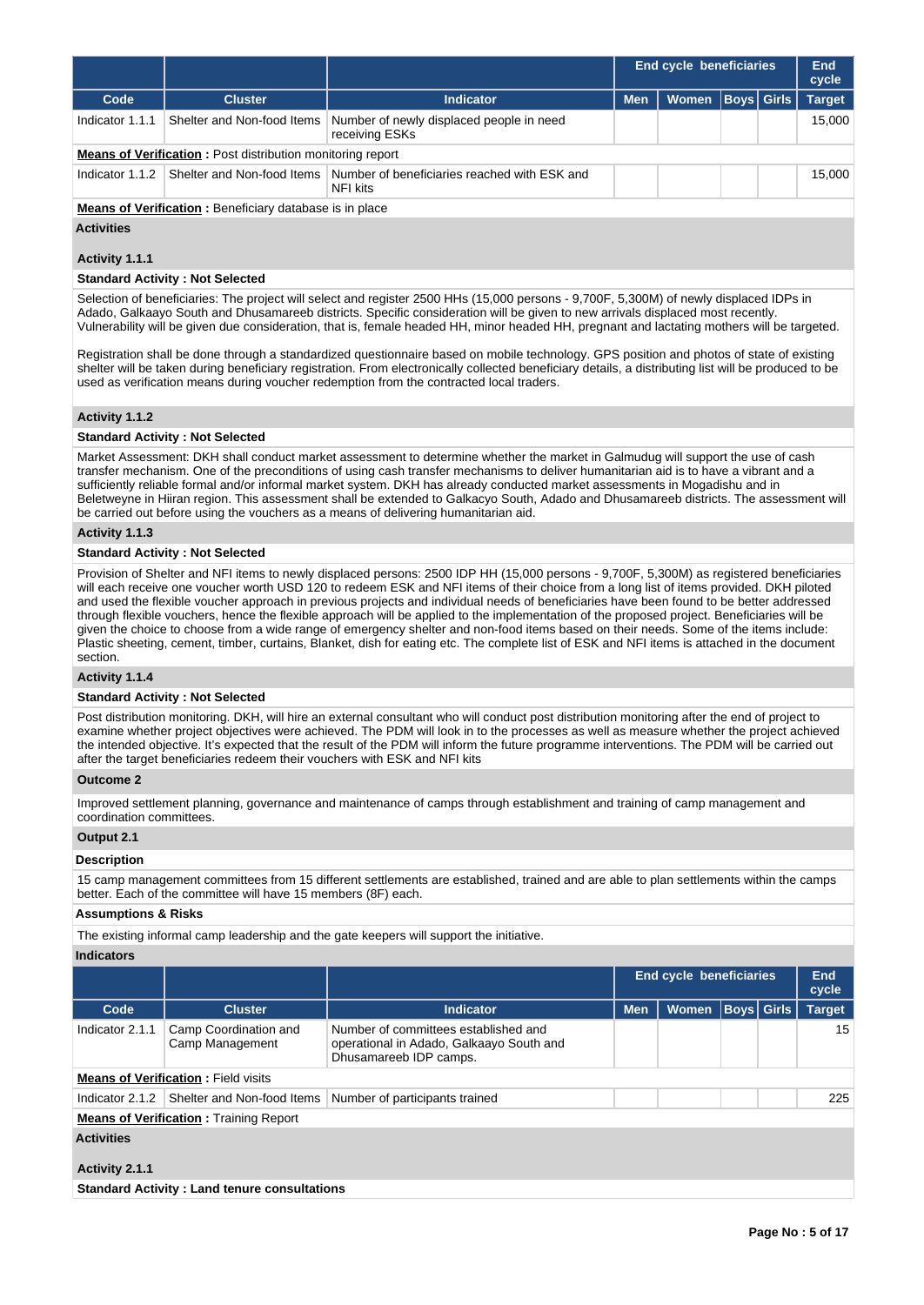Establish 15 camp management committees in 15 different settlements. 15 camp management committees will be established. Each of the committees will consist of at least 10 members with tentatively 50% women participation. The IDPs in each of the settlement will identify members of the committee. The roles of the committee will include the following among others: Beneficiary selection, reporting evictions, settlement planning, maintain the camp cleanliness, negotiate with authorities and IDPs to demarcate public spaces, roads and firebreaks, conflict prevention and resolutions.

## **Activity 2.1.2**

## **Standard Activity : Conducting training and mainstreaming sessions.**

Training of the 15 camp management committees with 15 members each (225 persons - 125F, 100M). Once constituted, the committees shall be trained on the following key areas: Basic management of committee, their roles and responsibilities, camp cleanliness, how to proper plan settlements by demarcating public spaces, defining fire breaks and improving accessibility within the camps and negotiating with land lords and local authorities on behalf of the IDP communities for better land tenure security

### **Activity 2.1.3**

### **Standard Activity : Site planning and building communal infrastructure**

Provision of tools for creating drainage channels/cleaning the settlements to the camp management committees. Using fixed voucher, provide tools for creating drainage channels/firebreaks/cleaning the settlements to each of the 15 camp committees. The tools per committee are: 5 wheelbarrows, 10 rakes and 10 spades. The camp committees will be trained and guided by the project team in identifying and cleaning of drainage channels and disposal of solid waste management. By the end of the project, these tools shall be donated to the committees to further maintain the camps.

## **Activity 2.1.4**

## **Standard Activity : Conducting training and mainstreaming sessions.**

Continuous follow-up support of 15 camp committees "on-the-job" after their initial training

### **Additional Targets :**

## **M & R**

## **Monitoring & Reporting plan**

Monitoring and evaluation shall be done at two levels:

DKH will second an M&E officer to CPD who will closely monitor project activities on daily basis to ensure that all activities are being undertaken in accordance with agreed outputs. DKH/CPD will ensure that beneficiary feedback is taken into account and feeds into the project learning to improve implementation efficiency. This will be done through established beneficiary feedback and complaints mechanism established. CPD will provide high quality photos depicting various activities planned under the current proposal. The local partner will also submit monthly reports to DKH for on-ward submission to OCHA on quarterly basis or as determined by the grant agreement. A Financial Controller employed by DKH will control the financial booking of all project expenses done by CPD and for that purpose travel bi-monthly to the field office in Adado. A monitoring visit to the sites by the Country Director or the Programme Manager is also planned.

The project will be implemented on a detailed work plan which will be drafted by DKH in collaboration with CPD. Achievements of activities will be monitored by DKH through regular monthly field visits, monthly narrative and financial reports on the progress from the partner, submission of graphical evidence of progress from the project sites like pictures with GPS and Time stamps, and a complain mechanism through which beneficiaries can contact DKH directly with the contact number printed on the vouchers. Based on these monthly reports DKH edits the donor reports accordingly to the reporting schedule. In addition, informal ad-hoc exchange of information can be done between DKH and other stakeholders.

Partners will be advised and guided on project management by DKH. A consultant will be hired to setup an electronic questionnaire and a data base for further project monitoring in a cloud server from where it is accessible to DKH and the partner. The data base will serve for registration of beneficiaries and the Post Distribution Monitoring (PDM), which will be conducted as an external evaluation by a third-party consultancy firm at the end of the project. The consultancy terms shall be drawn by DKH and the firm will report to DKH.

### **Workplan**

| Activitydescription                                                                                                                                                                                                                                                                                                                                                                                                                                                                                 | Year |  |  | 5 |  | 8 | 9 |                 |  |  |
|-----------------------------------------------------------------------------------------------------------------------------------------------------------------------------------------------------------------------------------------------------------------------------------------------------------------------------------------------------------------------------------------------------------------------------------------------------------------------------------------------------|------|--|--|---|--|---|---|-----------------|--|--|
| Activity 1.1.1: Selection of beneficiaries: The project will select and register 2500<br>HHs (15,000 persons - 9,700F, 5,300M) of newly displaced IDPs in Adado,                                                                                                                                                                                                                                                                                                                                    | 2017 |  |  |   |  |   | X | $\mathsf{\chi}$ |  |  |
| Galkaayo South and Dhusamareeb districts. Specific consideration will be given to<br>2018<br>new arrivals displaced most recently. Vulnerability will be given due consideration,<br>that is, female headed HH, minor headed HH, pregnant and lactating mothers will<br>be targeted.                                                                                                                                                                                                                |      |  |  |   |  |   |   |                 |  |  |
| Registration shall be done through a standardized questionnaire based on mobile<br>technology. GPS position and photos of state of existing shelter will be taken<br>during beneficiary registration. From electronically collected beneficiary details, a<br>distributing list will be produced to be used as verification means during voucher<br>redemption from the contracted local traders.                                                                                                   |      |  |  |   |  |   |   |                 |  |  |
| Activity 1.1.2: Market Assessment: DKH shall conduct market assessment to<br>determine whether the market in Galmudug will support the use of cash transfer                                                                                                                                                                                                                                                                                                                                         | 2017 |  |  |   |  |   |   | x               |  |  |
| mechanism. One of the preconditions of using cash transfer mechanisms to deliver<br>humanitarian aid is to have a vibrant and a sufficiently reliable formal and/or<br>informal market system. DKH has already conducted market assessments in<br>Mogadishu and in Beletweyne in Hiiran region. This assessment shall be extended<br>to Galkacyo South, Adado and Dhusamareeb districts. The assessment will be<br>carried out before using the vouchers as a means of delivering humanitarian aid. | 2018 |  |  |   |  |   |   |                 |  |  |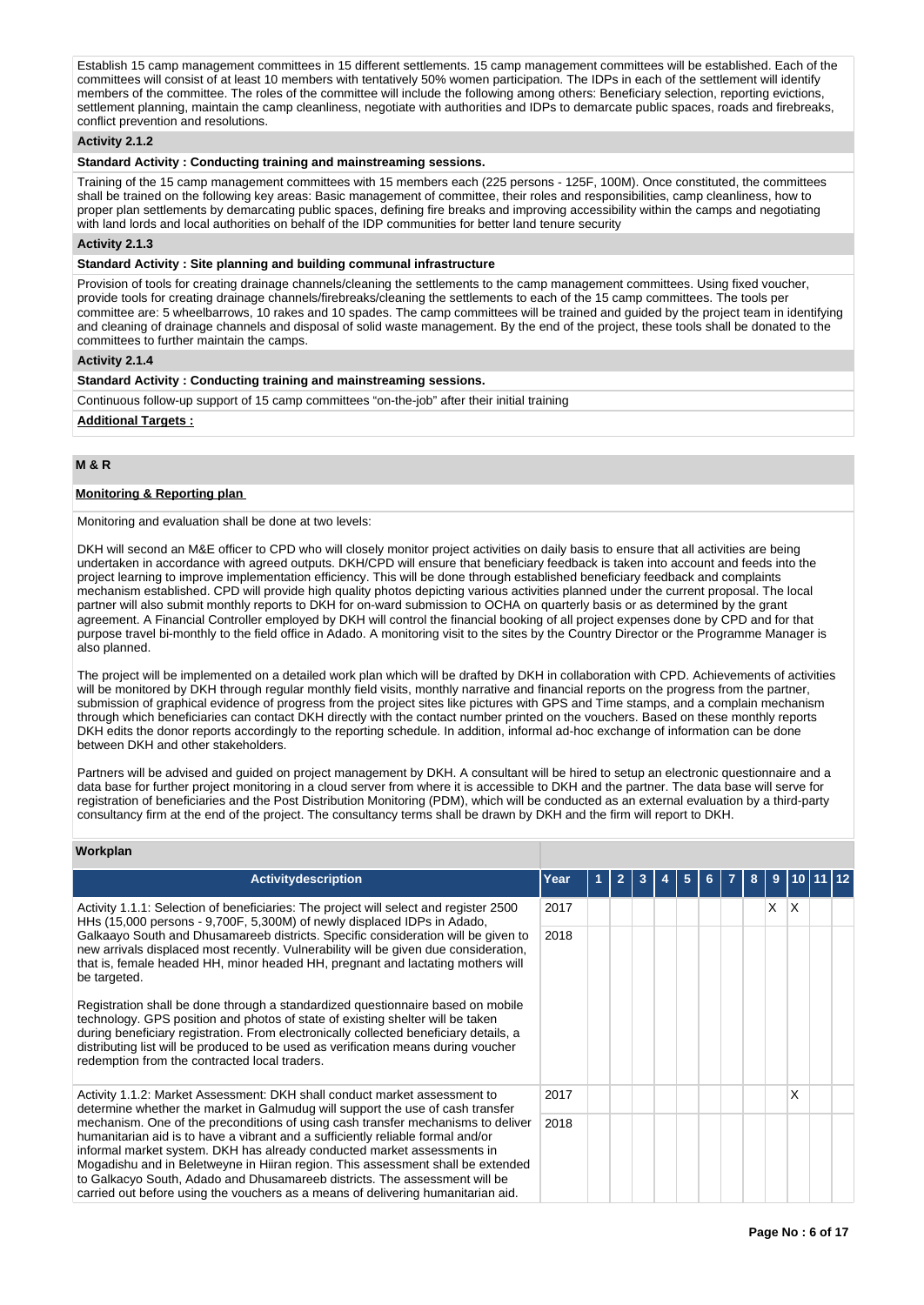| Activity 1.1.3: Provision of Shelter and NFI items to newly displaced persons: 2500<br>IDP HH (15,000 persons - 9,700F, 5,300M) as registered beneficiaries will each                                                                                                                                                                                                                                                                                                                                                                                                                                                                                                                                                                  | 2017 |   |         |                        |  |  |   | X                       | ΙX.          |   |
|----------------------------------------------------------------------------------------------------------------------------------------------------------------------------------------------------------------------------------------------------------------------------------------------------------------------------------------------------------------------------------------------------------------------------------------------------------------------------------------------------------------------------------------------------------------------------------------------------------------------------------------------------------------------------------------------------------------------------------------|------|---|---------|------------------------|--|--|---|-------------------------|--------------|---|
| receive one voucher worth USD 120 to redeem ESK and NFI items of their choice<br>from a long list of items provided. DKH piloted and used the flexible voucher<br>approach in previous projects and individual needs of beneficiaries have been<br>found to be better addressed through flexible vouchers, hence the flexible<br>approach will be applied to the implementation of the proposed project.<br>Beneficiaries will be given the choice to choose from a wide range of emergency<br>shelter and non-food items based on their needs. Some of the items include:<br>Plastic sheeting, cement, timber, curtains, Blanket, dish for eating etc. The<br>complete list of ESK and NFI items is attached in the document section. | 2018 |   |         |                        |  |  |   |                         |              |   |
| Activity 1.1.4: Post distribution monitoring. DKH, will hire an external consultant<br>who will conduct post distribution monitoring after the end of project to examine                                                                                                                                                                                                                                                                                                                                                                                                                                                                                                                                                               | 2017 |   |         |                        |  |  |   |                         |              |   |
| whether project objectives were achieved. The PDM will look in to the processes<br>as well as measure whether the project achieved the intended objective. It's<br>expected that the result of the PDM will inform the future programme interventions.<br>The PDM will be carried out after the target beneficiaries redeem their vouchers<br>with ESK and NFI kits                                                                                                                                                                                                                                                                                                                                                                    | 2018 |   | X       | $\mathsf{I}\mathsf{X}$ |  |  |   |                         |              |   |
| Activity 2.1.1: Establish 15 camp management committees in 15 different<br>settlements. 15 camp management committees will be established. Each of the                                                                                                                                                                                                                                                                                                                                                                                                                                                                                                                                                                                 | 2017 |   |         |                        |  |  | X |                         |              |   |
| committees will consist of at least 10 members with tentatively 50% women<br>participation. The IDPs in each of the settlement will identify members of the<br>committee. The roles of the committee will include the following among others:<br>Beneficiary selection, reporting evictions, settlement planning, maintain the camp<br>cleanliness, negotiate with authorities and IDPs to demarcate public spaces, roads<br>and firebreaks, conflict prevention and resolutions.                                                                                                                                                                                                                                                      | 2018 |   |         |                        |  |  |   |                         |              |   |
| Activity 2.1.2: Training of the 15 camp management committees with 15 members<br>each (225 persons - 125F, 100M). Once constituted, the committees shall be                                                                                                                                                                                                                                                                                                                                                                                                                                                                                                                                                                            | 2017 |   |         |                        |  |  | X | $\mathsf{I} \mathsf{X}$ |              |   |
| trained on the following key areas: Basic management of committee, their roles<br>and responsibilities, camp cleanliness, how to proper plan settlements by<br>demarcating public spaces, defining fire breaks and improving accessibility within<br>the camps and negotiating with land lords and local authorities on behalf of the IDP<br>communities for better land tenure security                                                                                                                                                                                                                                                                                                                                               | 2018 |   |         |                        |  |  |   |                         |              |   |
| Activity 2.1.3: Provision of tools for creating drainage channels/cleaning the<br>settlements to the camp management committees. Using fixed voucher, provide                                                                                                                                                                                                                                                                                                                                                                                                                                                                                                                                                                          | 2017 |   |         |                        |  |  |   | $\mathsf{x}$            | $\mathsf{X}$ |   |
| tools for creating drainage channels/firebreaks/cleaning the settlements to each of<br>the 15 camp committees. The tools per committee are: 5 wheelbarrows, 10 rakes<br>and 10 spades. The camp committees will be trained and guided by the project<br>team in identifying and cleaning of drainage channels and disposal of solid waste<br>management. By the end of the project, these tools shall be donated to the<br>committees to further maintain the camps.                                                                                                                                                                                                                                                                   | 2018 |   |         |                        |  |  |   |                         |              |   |
| Activity 2.1.4: Continuous follow-up support of 15 camp committees "on-the-job"<br>after their initial training                                                                                                                                                                                                                                                                                                                                                                                                                                                                                                                                                                                                                        | 2017 |   |         |                        |  |  |   |                         |              | X |
|                                                                                                                                                                                                                                                                                                                                                                                                                                                                                                                                                                                                                                                                                                                                        | 2018 | X | $X$ $X$ |                        |  |  |   |                         |              |   |

## **OTHER INFO**

## **Accountability to Affected Populations**

Various activities proposed under this project reflect the priority needs of the targeted communities. Key community leaders have been involved in the program design and will continue to play a pivotal role in the implementation, monitoring and evaluation phases. A beneficiary feedback mechanism will be put in place at project kick-off to provide a platform where communities can air their views towards the project. DKH will actively consider feedback from local stakeholders to ensure that various project activities and milestones address urgent and priority needs of communities. Selection of beneficiaries will be based on need and will take into account issues such as gender, vulnerability and social dynamics. DKH will hold community consultations with government authorities, affected communities and opinion leaders during the selection and registration of beneficiaries to ensure that the most vulnerable are identified and targeted for assistance.

## **Implementation Plan**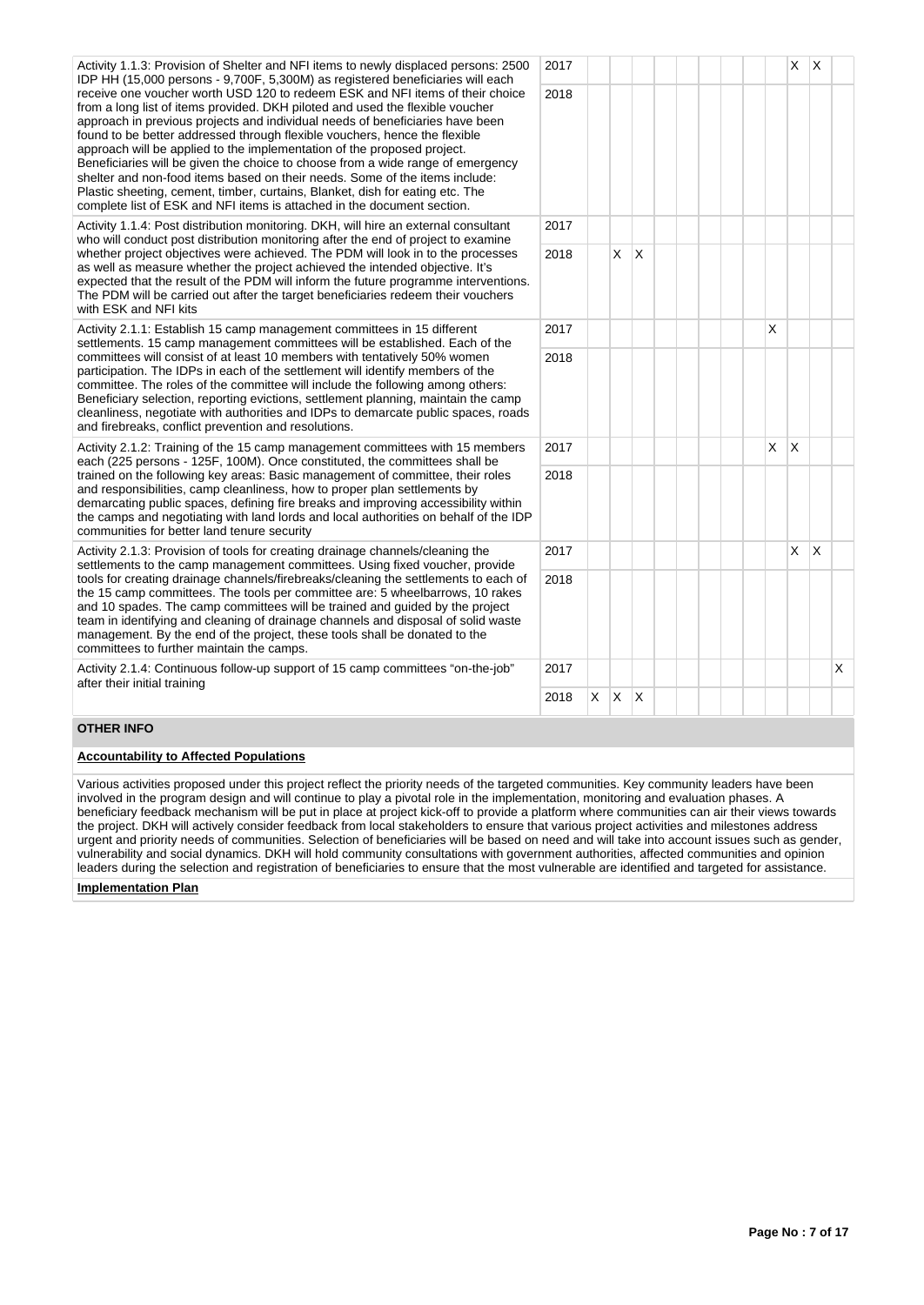DKH works in a network with local civil society organizations for the purpose to transfer humanitarian and development capacity to local organizations that will be involved in the reconstruction of their own society and nation once the crisis declines. In this sense DKH works with 4 local NGOs in Somalia: Daryeel Bulsho Guud (DBG) in Banadir, Centre for Peace and Democracy (CPD) in Galmuduq, Sustainable Youth and Peace Development (SYPD), and Nomadic Assistance for Peace and Development (NAPAD) in Gedo and Jubaland, DKH provides to local partners training in capacity building, monitored exposure to project management and advice based on lessons learned. This gives DKH's projects and programs an added value.

Under the monitoring of DKH offices in Mogadishu and Nairobi, local partner CPD will be responsible for project implementation at field level. DKH will ensure that the implementing partner hires qualified and competent staff with extensive understanding of local dynamics to deliver a high quality result. Due to the emergency nature of the project, DKH has committed to pre-finance certain activities as deemed necessary to save lives while funds are being released by SHF. For effective coordination, planned and completed activities will be reported frequently to the Shelter/NFI and CCCM clusters both at field and Nairobi levels. It is assumed that the IDP camps in Adaado, Galkacyo south and Dhusamareeb will remain stable and conducive for the intervention during the implementation period. Should a scenario emerge that could impede project implementation, DKH will immediately share the circumstances with SHF and HQ. Priority will be accorded to adapting the Do-No-Harm principals by ensuring that project activities will not result in unintended negative consequences.

DKH and its local implementing partner, Centre for Peace and Democracy (CPD) will employ a gender sensitive approach to project implementation by addressing the unique needs of women, men, boys and girls in target locations and encouraging their involvement. The target group will be selected based on vulnerability to drought and will prioritize selection of female headed households.

Cooperation with other humanitarian actors that run projects in the same target areas shall ensure smooth implementation of the project, contribute to achieve synergetic effects between projects, and avoid double targeting of beneficiaries.

### **Coordination with other Organizations in project area**

| Name of the organization                 | Areas/activities of collaboration and rationale                                                                                                                                                                                                   |
|------------------------------------------|---------------------------------------------------------------------------------------------------------------------------------------------------------------------------------------------------------------------------------------------------|
| Shelter and CCCM clusters                | DKH coordinates its activities with the shelter and CCCM clusters<br>both at National and regional level. The shelter cluster meetings are<br>hosted and coordinated by UNHCR and attended by a wide range of<br>shelter/NFI partners in Somalia. |
| <b>Environment Marker Of The Project</b> |                                                                                                                                                                                                                                                   |

## A: Neutral Impact on environment with No mitigation

#### **Gender Marker Of The Project**

2a- The project is designed to contribute significantly to gender equality

### **Justify Chosen Gender Marker Code**

DKH and the implementing partner has involved women, men, boys and girls in target locations to identify the unique needs of each group and understand their priorities. Since most vulnerable households are headed by women, at least 60% of beneficiaries are expected to be women. A project steering committee that will be established at project kick-off to facilitate project implementation will compromise of equal proportions of men and women to ensure that the views of each gender is well considered throughout project life-cycle. Mindful of the challenges that women face in Somalia, the project team will encourage the active participation of women in project implementation, monitoring and evaluation.

## **Protection Mainstreaming**

The project shall as much as possible, prevent and minimize any unintended negative effects which can increase people's vulnerability to both physical and psycho-social risks. Access to assistance and services shall be arranged in proportion to need and without any barriers (e.g. discrimination). Special attention shall be given to individuals and groups who may be particularly vulnerable or have difficulty accessing assistance and services. Appropriate mechanisms through which affected populations can measure the adequacy of interventions, and address concerns and complaints shall be put in place and communicated to all project stakeholders.

The project design shall involve consultations with local beneficiaries including women, girls, boys and men to ensure that various activities under this proposal take into account the protection needs of women, girls, boys and men. All potential water vendors will be located within reasonable distance from beneficiaries hence reducing walking distances and exposure of women to gender–based violence. Distribution of vouchers will be conducted during the day and in sites in close proximity to beneficiary houses as well. All voucher distribution sites will be properly secured in coordination with local authorities to rule out instances of gender based violence. Project implementation committees will include men and women and will be charged with the responsibility of identifying protection concerns among the target group, especially women.

### **Country Specific Information**

### **Safety and Security**

DKH together with its local partner have had a good working relationship with the community, the administration and the implementing partners in the target areas of Galgadud and Mudug regions. There are no restrictions in terms of security and movement of national and international staff are fairly guaranteed. Local arrangements are however always made with the local security organs as a precautionary measure to ensure that humanitarian aid is not prevented from reaching or achieving the set objectives and supplies are not hindered from reaching the people in need.

### **Access**

The project sites are generally accessible by DKH and CPD staff. DKH works in Galgadud and Mudug regions through its implementing partner CPD. Monitoring of the project will be done by DKH staff. CPD has a working experience in the region of over 10 years. DKH/CPD is currently implementing a number of projects and is well known in the area. Nonetheless, in order to ensure safety of its staff and those of the partner organization, DKH shall apply strict security management and SOPs as described above.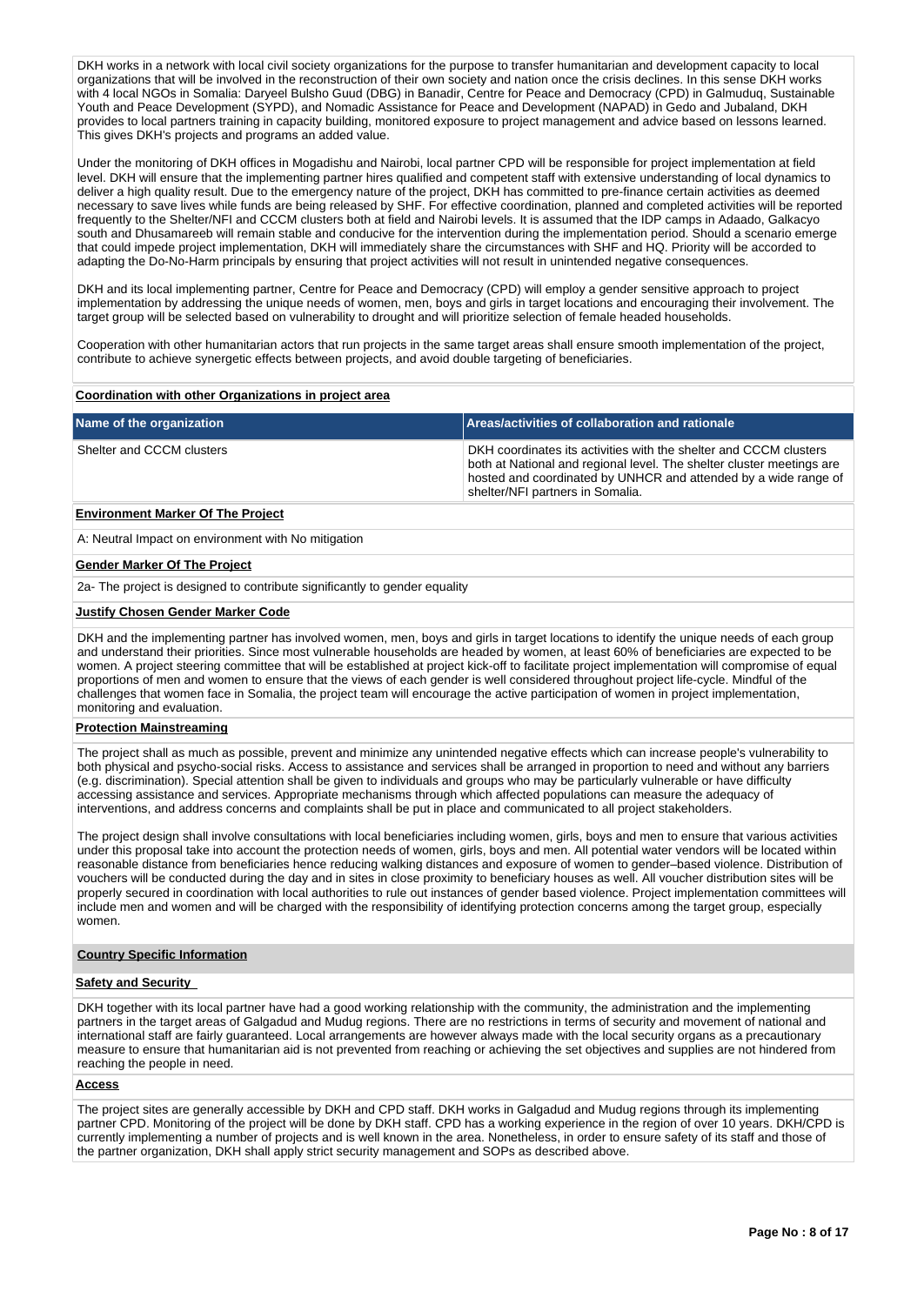# **BUDGET**

| <b>RUDGEI</b>     |                                                              |           |                     |              |                                          |                                    |                   |
|-------------------|--------------------------------------------------------------|-----------|---------------------|--------------|------------------------------------------|------------------------------------|-------------------|
| Code              | <b>Budget Line Description</b>                               |           | $D / S$ Quantity    | Unit<br>cost | <b>Duration</b><br><b>Recurran</b><br>ce | $\frac{9}{6}$<br>charged<br>to CHF | <b>Total Cost</b> |
|                   | 1. Supplies (materials and goods)                            |           |                     |              |                                          |                                    |                   |
| <b>NA</b>         | <b>NA</b>                                                    | <b>NA</b> | $\mathsf{O}\xspace$ | 0.00         | $\pmb{0}$                                | $\pmb{0}$                          | 0.00              |
|                   | <b>NA</b>                                                    |           |                     |              |                                          |                                    |                   |
|                   | <b>Section Total</b>                                         |           |                     |              |                                          |                                    | 0.00              |
|                   | 2. Transport and Storage                                     |           |                     |              |                                          |                                    |                   |
| <b>NA</b>         | <b>NA</b>                                                    | <b>NA</b> | $\mathbf 0$         | 0.00         | $\mathbf 0$                              | $\pmb{0}$                          | 0.00              |
|                   | <b>NA</b>                                                    |           |                     |              |                                          |                                    |                   |
|                   | <b>Section Total</b>                                         |           |                     |              |                                          |                                    | 0.00              |
|                   | 3. International Staff                                       |           |                     |              |                                          |                                    |                   |
| <b>NA</b>         | <b>NA</b>                                                    | <b>NA</b> | $\mathbf 0$         | 0.00         | $\mathbf 0$                              | $\pmb{0}$                          | 0.00              |
|                   | <b>NA</b>                                                    |           |                     |              |                                          |                                    |                   |
|                   | <b>Section Total</b>                                         |           |                     |              |                                          |                                    | $0.00\,$          |
| 4. Local Staff    |                                                              |           |                     |              |                                          |                                    |                   |
| <b>NA</b>         | <b>NA</b>                                                    | <b>NA</b> | $\mathbf 0$         | 0.00         | $\pmb{0}$                                | $\pmb{0}$                          | 0.00              |
|                   | <b>NA</b>                                                    |           |                     |              |                                          |                                    |                   |
|                   | <b>Section Total</b>                                         |           |                     |              |                                          |                                    | 0.00              |
|                   | 5. Training of Counterparts                                  |           |                     |              |                                          |                                    |                   |
| <b>NA</b>         | <b>NA</b>                                                    | <b>NA</b> | $\pmb{0}$           | 0.00         | $\pmb{0}$                                | 0                                  | 0.00              |
|                   | <b>NA</b>                                                    |           |                     |              |                                          |                                    |                   |
|                   | <b>Section Total</b>                                         |           |                     |              |                                          |                                    | 0.00              |
|                   | 6. Contracts (with implementing partners)                    |           |                     |              |                                          |                                    |                   |
| <b>NA</b>         | <b>NA</b>                                                    | <b>NA</b> | 0                   | 0.00         | 0                                        | 0                                  | 0.00              |
|                   | <b>NA</b>                                                    |           |                     |              |                                          |                                    |                   |
|                   | <b>Section Total</b>                                         |           |                     |              |                                          |                                    | 0.00              |
|                   | 7. Other Direct Costs                                        |           |                     |              |                                          |                                    |                   |
| <b>NA</b>         | <b>NA</b>                                                    | <b>NA</b> | $\mathbf 0$         | 0.00         | $\mathbf 0$                              | 0                                  | 0.00              |
|                   | NA                                                           |           |                     |              |                                          |                                    |                   |
|                   | <b>Section Total</b>                                         |           |                     |              |                                          |                                    | $0.00\,$          |
| 8. Indirect Costs |                                                              |           |                     |              |                                          |                                    |                   |
| <b>NA</b>         | $\sf NA$                                                     | <b>NA</b> | $\mathbf 0$         | 0.00         | $\mathbf 0$                              | 0                                  | 0.00              |
|                   | <b>NA</b>                                                    |           |                     |              |                                          |                                    |                   |
|                   | <b>Section Total</b>                                         |           |                     |              |                                          |                                    | 0.00              |
|                   | 11. A:1 Staff and Other Personnel Costs: International Staff |           |                     |              |                                          |                                    |                   |
| <b>NA</b>         | <b>NA</b>                                                    | <b>NA</b> | $\mathbf 0$         | 0.00         | $\mathbf 0$                              | 0                                  | 0.00              |
|                   | <b>NA</b>                                                    |           |                     |              |                                          |                                    |                   |
|                   | <b>Section Total</b>                                         |           |                     |              |                                          |                                    | $0.00\,$          |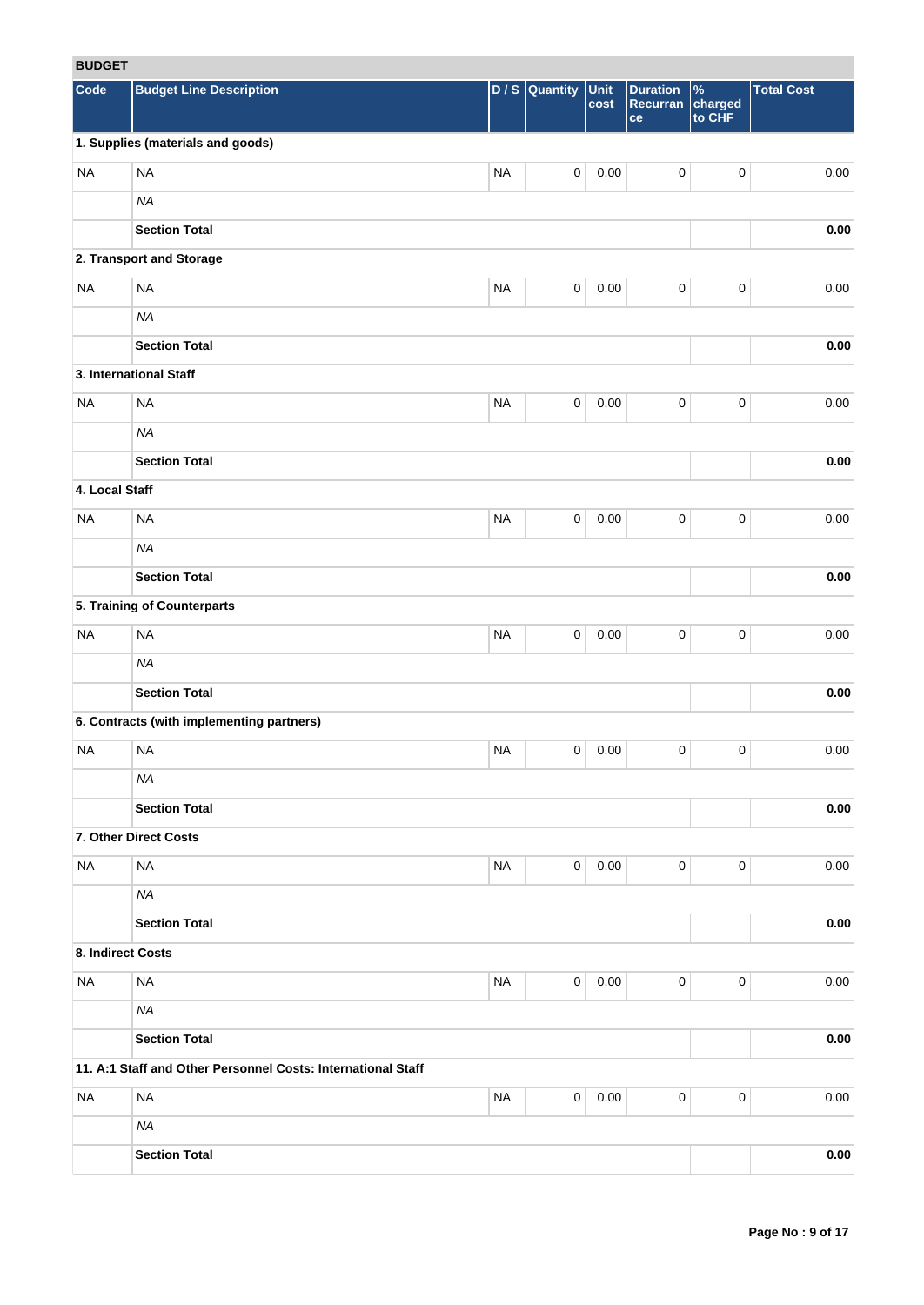|                | 12. A:1 Staff and Other Personnel Costs: Local Staff                                                                                                                                                                                                                                                                       |           |                |              |             |             |          |
|----------------|----------------------------------------------------------------------------------------------------------------------------------------------------------------------------------------------------------------------------------------------------------------------------------------------------------------------------|-----------|----------------|--------------|-------------|-------------|----------|
| NA             | <b>NA</b>                                                                                                                                                                                                                                                                                                                  | <b>NA</b> | 0              | 0.00         | 0           | 0           | 0.00     |
|                | <b>NA</b>                                                                                                                                                                                                                                                                                                                  |           |                |              |             |             |          |
|                | <b>Section Total</b>                                                                                                                                                                                                                                                                                                       |           |                |              |             |             | 0.00     |
|                | 13. B:2 Supplies, Commodities, Materials                                                                                                                                                                                                                                                                                   |           |                |              |             |             |          |
| <b>NA</b>      | <b>NA</b>                                                                                                                                                                                                                                                                                                                  | <b>NA</b> | $\mathbf 0$    | 0.00         | $\mathbf 0$ | 0           | 0.00     |
|                | <b>NA</b>                                                                                                                                                                                                                                                                                                                  |           |                |              |             |             |          |
|                | <b>Section Total</b>                                                                                                                                                                                                                                                                                                       |           |                |              |             |             | 0.00     |
|                | 14. C:3 Equipment                                                                                                                                                                                                                                                                                                          |           |                |              |             |             |          |
| NA             | <b>NA</b>                                                                                                                                                                                                                                                                                                                  | <b>NA</b> | 0              | 0.00         | $\pmb{0}$   | $\pmb{0}$   | 0.00     |
|                | <b>NA</b>                                                                                                                                                                                                                                                                                                                  |           |                |              |             |             |          |
|                | <b>Section Total</b>                                                                                                                                                                                                                                                                                                       |           |                |              |             |             | 0.00     |
|                | <b>15. D:4 Contractual Services</b>                                                                                                                                                                                                                                                                                        |           |                |              |             |             |          |
| <b>NA</b>      | <b>NA</b>                                                                                                                                                                                                                                                                                                                  | <b>NA</b> | 0              | 0.00         | 0           | $\mathbf 0$ | 0.00     |
|                | <b>NA</b>                                                                                                                                                                                                                                                                                                                  |           |                |              |             |             |          |
|                | <b>Section Total</b>                                                                                                                                                                                                                                                                                                       |           |                |              |             |             | 0.00     |
| 16. E:5 Travel |                                                                                                                                                                                                                                                                                                                            |           |                |              |             |             |          |
| ΝA             | <b>NA</b>                                                                                                                                                                                                                                                                                                                  | <b>NA</b> | 0              | 0.00         | 0           | 0           | 0.00     |
|                | ΝA                                                                                                                                                                                                                                                                                                                         |           |                |              |             |             |          |
|                | <b>Section Total</b>                                                                                                                                                                                                                                                                                                       |           |                |              |             |             | 0.00     |
|                | 17. F:6 Transfers and Grants to Counterparts                                                                                                                                                                                                                                                                               |           |                |              |             |             |          |
| NA             | <b>NA</b>                                                                                                                                                                                                                                                                                                                  | <b>NA</b> | 0              | 0.00         | 0           | $\mathbf 0$ | 0.00     |
|                | <b>NA</b>                                                                                                                                                                                                                                                                                                                  |           |                |              |             |             |          |
|                | <b>Section Total</b>                                                                                                                                                                                                                                                                                                       |           |                |              |             |             | 0.00     |
|                | 18. G:7 General Operating and Other Direct Costs                                                                                                                                                                                                                                                                           |           |                |              |             |             |          |
| NA             | <b>NA</b>                                                                                                                                                                                                                                                                                                                  | <b>NA</b> | 0              | 0.00         | 0           | 0           | 0.00     |
|                | <b>NA</b>                                                                                                                                                                                                                                                                                                                  |           |                |              |             |             |          |
|                | <b>Section Total</b>                                                                                                                                                                                                                                                                                                       |           |                |              |             |             | 0.00     |
|                | 19. H.8 Indirect Programme Support Costs                                                                                                                                                                                                                                                                                   |           |                |              |             |             |          |
| NA             | <b>NA</b>                                                                                                                                                                                                                                                                                                                  | <b>NA</b> | 0              | 0.00         | 0           | 0           | 0.00     |
|                | <b>NA</b>                                                                                                                                                                                                                                                                                                                  |           |                |              |             |             |          |
|                | <b>Section Total</b>                                                                                                                                                                                                                                                                                                       |           |                |              |             |             | 0.00     |
|                | 20. Staff and Other Personnel Costs                                                                                                                                                                                                                                                                                        |           |                |              |             |             |          |
| 1.1            | Program Coordinator - DKH                                                                                                                                                                                                                                                                                                  | D         | $\mathbf{1}$   | 4,900<br>.00 | 6           | 15.00       | 4,410.00 |
|                | The programme coordinator will be based at DKH offices in mogadishu and will in charge of the project management. He is a<br>senior-level staff who will spend 15% of his time to the project. SHF will contribute 15% of his staff costs that include basic salary,<br>medical insurance and medical evacuation insurance |           |                |              |             |             |          |
| 1.2            | Project Officer - DKH-Based in Adado                                                                                                                                                                                                                                                                                       | D         | 1 <sup>1</sup> | 2,300<br>.00 | 6           | 30.00       | 4,140.00 |
|                | The project Officer will be based at CPD offices in Adado and will in charge of the project monitoring. He will spend 30% of his<br>time to the project. SHF will contribute 30% of his staff costs that include basic salary, medical insurance and medical evacuation<br>insurance                                       |           |                |              |             |             |          |
| 1.3            | Finance Controller - DKH based in Mogadishu                                                                                                                                                                                                                                                                                | D         | 1 <sup>1</sup> | 3,000<br>.00 | 6           | 30.00       | 5,400.00 |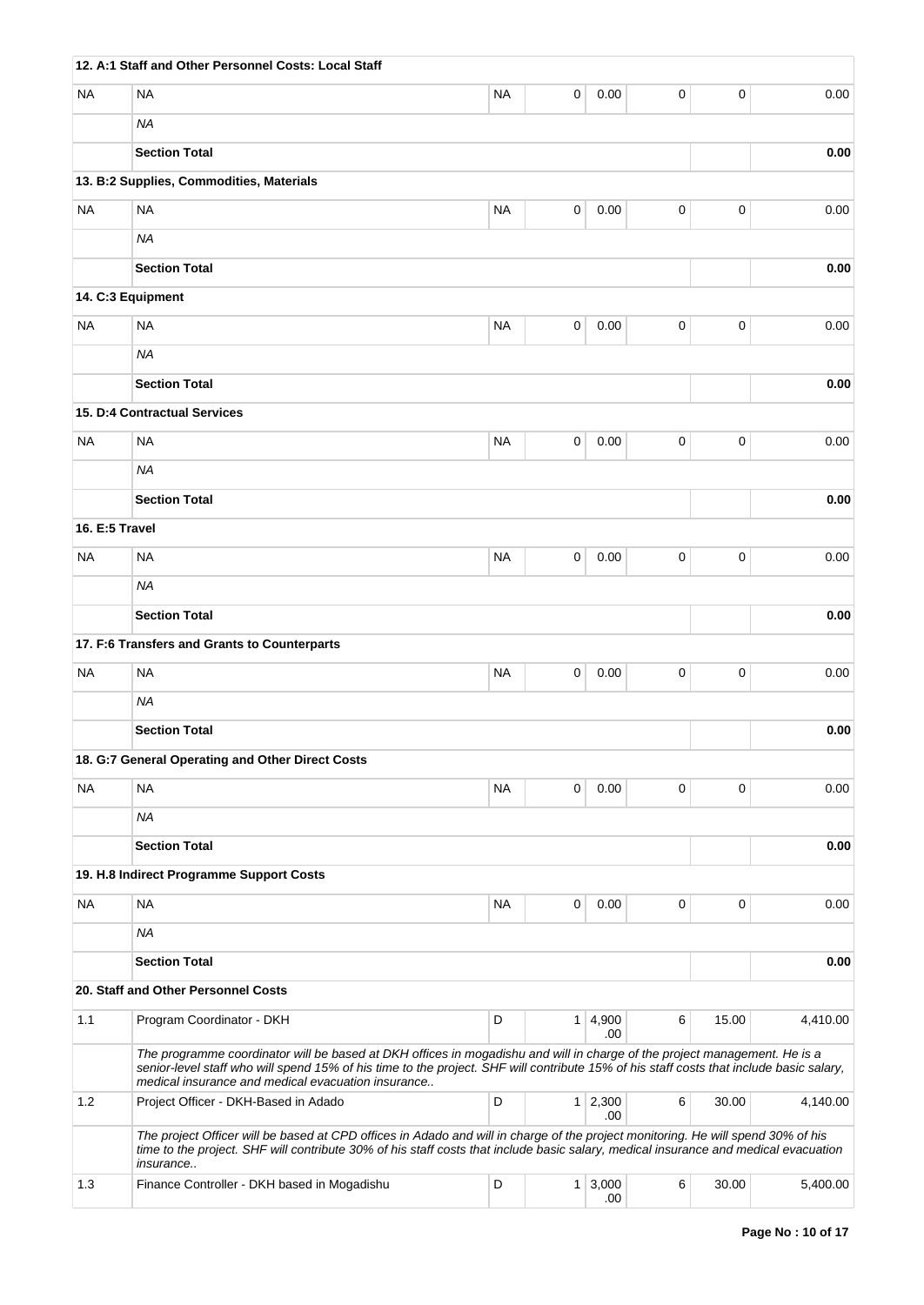|               | The financial controller will be based in Mogadishu and is in charge of financial controlling and monitoring of the project spending<br>by implementing partner. He will spend 30% of his time to the project. SHF will contribute 30% of his staff costs that include basic<br>salary, medical insurance and medical evacuation insurance                                                                                                                                                                                       |           |                |                 |              |        |            |
|---------------|----------------------------------------------------------------------------------------------------------------------------------------------------------------------------------------------------------------------------------------------------------------------------------------------------------------------------------------------------------------------------------------------------------------------------------------------------------------------------------------------------------------------------------|-----------|----------------|-----------------|--------------|--------|------------|
|               | <b>Section Total</b>                                                                                                                                                                                                                                                                                                                                                                                                                                                                                                             |           |                |                 |              |        | 13,950.00  |
|               | 21. Supplies, Commodities, Materials                                                                                                                                                                                                                                                                                                                                                                                                                                                                                             |           |                |                 |              |        |            |
| 2.1           | Flexible-restricted voucher for shelter and NFI items.                                                                                                                                                                                                                                                                                                                                                                                                                                                                           | D         | 2500           | 120.0<br>0      | 1            | 100.00 | 300,000.00 |
|               | Using a flexible voucher and based on their needs beneficiaries will choose from a along list of ESK and NFI items provided with<br>thier voucher worth 120 USD. The list of items are attached in the document section. This activity targets 2,500 households. Its<br>estimated that a household has an average of 6 people.                                                                                                                                                                                                   |           |                |                 |              |        |            |
| 2.2           | Printing of Vouchers for Shelter and NFI beneficiaries.                                                                                                                                                                                                                                                                                                                                                                                                                                                                          | D         | 2500           | 0.30            | 1            | 100.00 | 750.00     |
|               | For printing of 2,500 paper vouchers to be distributed to the target beneficiaries                                                                                                                                                                                                                                                                                                                                                                                                                                               |           |                |                 |              |        |            |
| 2.3           | Formation and training of 15 camp management committees                                                                                                                                                                                                                                                                                                                                                                                                                                                                          | D         | $\mathbf{1}$   | 26,05<br>2.50   | 1            | 100.00 | 26,052.50  |
|               | Cost for organizing and training the 15 participants over 15 sessions with each session taking 5 days. The total training days are<br>75(15 training sessions of 5 days each). The cost also includes refreshments and per diem for 15 participants; training material<br>such as flip charts, note books, pens printing paper and venue hire. The cost also covers fees for the trainer which cover training<br>costs for the 75 days, preparation for the training and development of curriculum as shown in the attached BOQ. |           |                |                 |              |        |            |
| 2.4           | Fixed voucher- Provision of cleaning items-wheel barrows,<br>spades and rakes to the camp committees                                                                                                                                                                                                                                                                                                                                                                                                                             | D         |                | $15$ 275.0<br>0 | 1            | 100.00 | 4,125.00   |
|               | Cost for purchasing cleaning equipment for the 15 camp management committees. The tool are 5 wheel barrows, 10 spades and<br>10 rakes for each of the 15 established committees.                                                                                                                                                                                                                                                                                                                                                 |           |                |                 |              |        |            |
|               | <b>Section Total</b>                                                                                                                                                                                                                                                                                                                                                                                                                                                                                                             |           |                |                 |              |        | 330,927.50 |
| 22. Equipment |                                                                                                                                                                                                                                                                                                                                                                                                                                                                                                                                  |           |                |                 |              |        |            |
| NA.           | <b>NA</b>                                                                                                                                                                                                                                                                                                                                                                                                                                                                                                                        | <b>NA</b> | 0              | 0.00            | 0            | 0      | 0.00       |
|               | ΝA                                                                                                                                                                                                                                                                                                                                                                                                                                                                                                                               |           |                |                 |              |        |            |
|               | <b>Section Total</b>                                                                                                                                                                                                                                                                                                                                                                                                                                                                                                             |           |                |                 |              |        | 0.00       |
|               | 23. Contractual Services                                                                                                                                                                                                                                                                                                                                                                                                                                                                                                         |           |                |                 |              |        |            |
| 4.1           | Consultancy fees for data management-DKH                                                                                                                                                                                                                                                                                                                                                                                                                                                                                         | D         | $\mathbf{1}$   | 200.0<br>0      | 6            | 100.00 | 1,200.00   |
|               | Consultancy fees for data management. DKH uses mobile technology for registration and keeps database of all its project<br>beneficiaries and tracking them for monitoring. This is cost of individual consultant. The database helps in project beneficiary<br>tracking and monitoring. The database also keeps all the baseline data of the individual household beneficiaries.                                                                                                                                                 |           |                |                 |              |        |            |
| 4.2           | Consultancy fees for external evaluation-DKH                                                                                                                                                                                                                                                                                                                                                                                                                                                                                     | D         | 1 <sup>1</sup> | 7,500<br>.00    | 1            | 100.00 | 7,500.00   |
|               | Consultancy costs for external evaluation-Flight, accommodation, fees, etc                                                                                                                                                                                                                                                                                                                                                                                                                                                       |           |                |                 |              |        |            |
|               | The evaluation will be carried out by a consultancy firm. The aim of the evaluation is to measure whether the project objectives<br>have been met and inform future project designs.                                                                                                                                                                                                                                                                                                                                             |           |                |                 |              |        |            |
| 4.3           | Consultancy fees for Market assessment in Galmudug                                                                                                                                                                                                                                                                                                                                                                                                                                                                               | D         | 1 <sup>1</sup> | 7,500<br>.00    | $\mathbf{1}$ | 100.00 | 7,500.00   |
|               | Consultancy costs for Market assessment-Flight, accommodation, fees, etc                                                                                                                                                                                                                                                                                                                                                                                                                                                         |           |                |                 |              |        |            |
|               | The assessment will be carried out by a consultancy firm. The aim of the assessment is to see whether Cash transfer<br>programming is suitable in areas of operation.                                                                                                                                                                                                                                                                                                                                                            |           |                |                 |              |        |            |
|               | <b>Section Total</b>                                                                                                                                                                                                                                                                                                                                                                                                                                                                                                             |           |                |                 |              |        | 16,200.00  |
| 24. Travel    |                                                                                                                                                                                                                                                                                                                                                                                                                                                                                                                                  |           |                |                 |              |        |            |
| 5.1           | DKH Domestic flights Mogadishu - Adado for project<br>monitoring and financial control                                                                                                                                                                                                                                                                                                                                                                                                                                           | D         | 4              | 400.0<br>0      | 1            | 100.00 | 1,600.00   |
|               |                                                                                                                                                                                                                                                                                                                                                                                                                                                                                                                                  |           |                |                 |              |        |            |
| 5.2           | DKH Accommodation in Adado for financial controller and<br>monitoring staff                                                                                                                                                                                                                                                                                                                                                                                                                                                      | D         | $20-1$         | 50.00           | 1            | 100.00 | 1,000.00   |
|               |                                                                                                                                                                                                                                                                                                                                                                                                                                                                                                                                  |           |                |                 |              |        |            |
| 5.3           | DKH International flight with UNHAS for monitoring                                                                                                                                                                                                                                                                                                                                                                                                                                                                               | D         | $\mathbf{1}$   | 1,050<br>.00    | 1            | 100.00 | 1,050.00   |
|               |                                                                                                                                                                                                                                                                                                                                                                                                                                                                                                                                  |           |                |                 |              |        |            |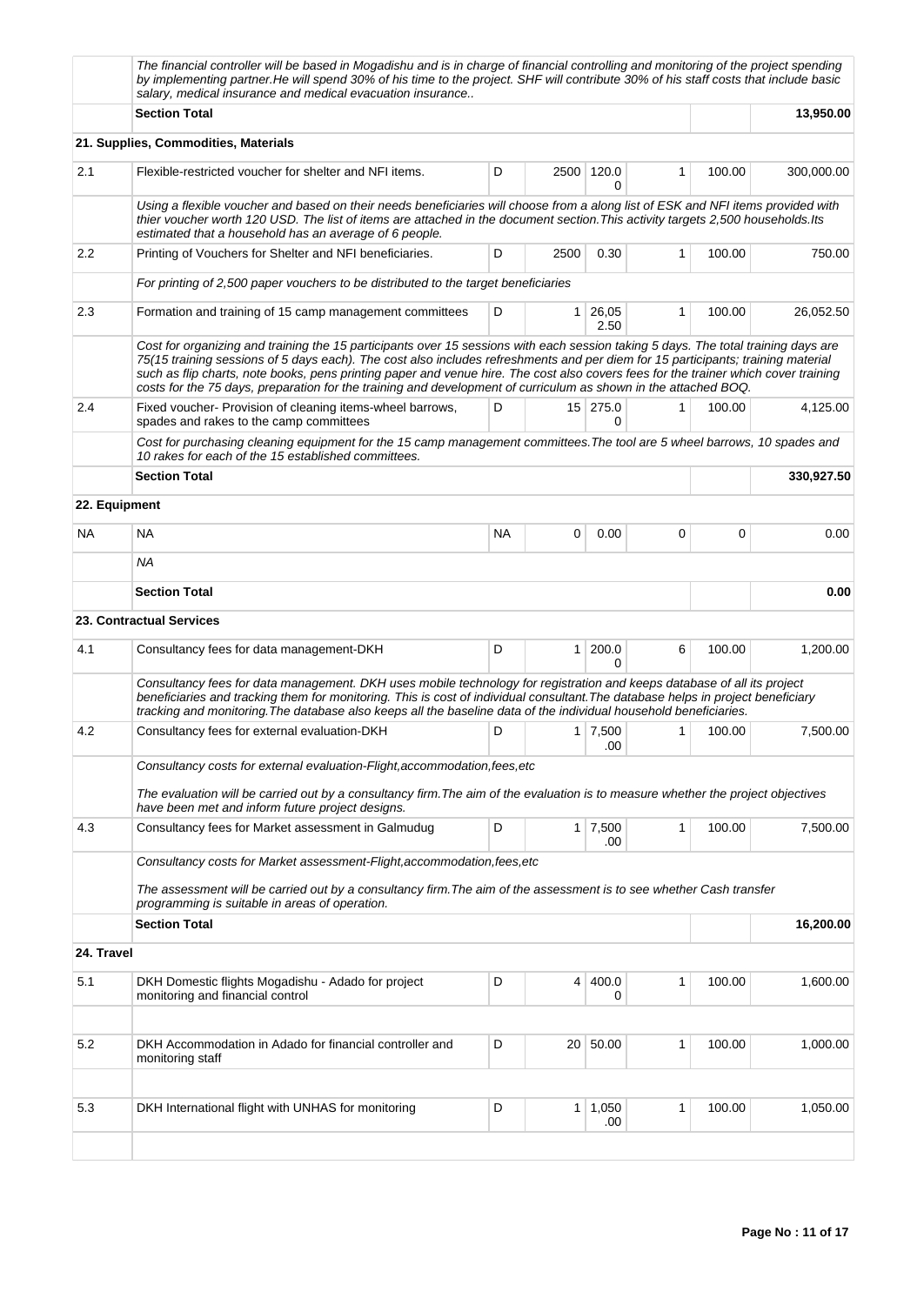| 5.4                         | DKH Security pick-ups and drop-offs at MIA                                                                                                                                                                                                                                                                                                                                                                                                           |                                             |                                                               | D | 5              | 300.0<br>0                     | 1            | 100.00               | 1,500.00   |
|-----------------------------|------------------------------------------------------------------------------------------------------------------------------------------------------------------------------------------------------------------------------------------------------------------------------------------------------------------------------------------------------------------------------------------------------------------------------------------------------|---------------------------------------------|---------------------------------------------------------------|---|----------------|--------------------------------|--------------|----------------------|------------|
| 5.5                         | CPD Vehicle Hire per month                                                                                                                                                                                                                                                                                                                                                                                                                           |                                             |                                                               | D |                | $1 \mid 1,800$<br>.00          | 6            | 100.00               | 10,800.00  |
|                             | <b>Section Total</b>                                                                                                                                                                                                                                                                                                                                                                                                                                 |                                             |                                                               |   |                |                                |              |                      | 15,950.00  |
|                             | 25. Transfers and Grants to Counterparts                                                                                                                                                                                                                                                                                                                                                                                                             |                                             |                                                               |   |                |                                |              |                      |            |
| 6.1                         | <b>CPD-Project Staff</b>                                                                                                                                                                                                                                                                                                                                                                                                                             |                                             |                                                               | D |                | 1 40,88<br>0.00                | $\mathbf{1}$ | 100.00               | 40,880.00  |
|                             | The implementing partner is Centre for Peace and Democracy(CPD).CPD is responsible for the day to day implementation of this<br>project at the field level. These cost will cover project staff salaries who are responsible for the day to day implementation of the<br>project.CPD will provide flexible vouchers to the 2500 beneficiary HHs, Form and train 15 camp management committees and<br>provide cleaning equipment to these committees. |                                             |                                                               |   |                |                                |              |                      |            |
| 6.2                         | Rent - Adado Office - CPD                                                                                                                                                                                                                                                                                                                                                                                                                            |                                             |                                                               | D |                | 3,000<br>1 <sup>1</sup><br>.00 | 6            | 10.00                | 1,800.00   |
|                             | Cost for office rent in Adado                                                                                                                                                                                                                                                                                                                                                                                                                        |                                             |                                                               |   |                |                                |              |                      |            |
| 6.3                         | Utilities - CPD Adado Office                                                                                                                                                                                                                                                                                                                                                                                                                         |                                             |                                                               | D |                | 650.0<br>1 <sup>1</sup><br>0   | 6            | 10.00                | 390.00     |
|                             | Cost for office utilities in Adado                                                                                                                                                                                                                                                                                                                                                                                                                   |                                             |                                                               |   |                |                                |              |                      |            |
| 6.4                         | Office Supplies CPD Adado Office                                                                                                                                                                                                                                                                                                                                                                                                                     |                                             |                                                               | D | 1              | 299.0<br>0                     | 6            | 10.00                | 179.40     |
|                             | Cost for office supplies in Adado                                                                                                                                                                                                                                                                                                                                                                                                                    |                                             |                                                               |   |                |                                |              |                      |            |
| 6.5                         | Communication -CPD Adado Office                                                                                                                                                                                                                                                                                                                                                                                                                      |                                             |                                                               | D | 1 <sup>1</sup> | 850.0<br>0                     | 6            | 10.00                | 510.00     |
|                             | Cost for office communication in Adado                                                                                                                                                                                                                                                                                                                                                                                                               |                                             |                                                               |   |                |                                |              |                      |            |
| 6.6                         | Visibility                                                                                                                                                                                                                                                                                                                                                                                                                                           |                                             |                                                               | D |                | 200.0<br>4 <sup>1</sup><br>0   | $\mathbf{1}$ | 100.00               | 800.00     |
|                             | This is for visibility of the project activities. These will cover cost for printing signboards with SHF logos and the logos of DKH to<br>show the support given by the donor.                                                                                                                                                                                                                                                                       |                                             |                                                               |   |                |                                |              |                      |            |
|                             | <b>Section Total</b>                                                                                                                                                                                                                                                                                                                                                                                                                                 |                                             |                                                               |   |                |                                |              |                      | 44,559.40  |
|                             | 26. General Operating and Other Direct Costs                                                                                                                                                                                                                                                                                                                                                                                                         |                                             |                                                               |   |                |                                |              |                      |            |
| 7.1                         | Bank Transfer Charges from banks to bank-HQ-Somalia                                                                                                                                                                                                                                                                                                                                                                                                  |                                             |                                                               | D |                | $1 \mid 4,294$<br>.47          | 1            | 100.00               | 4,294.47   |
|                             |                                                                                                                                                                                                                                                                                                                                                                                                                                                      |                                             |                                                               |   |                |                                |              |                      |            |
|                             | <b>Section Total</b>                                                                                                                                                                                                                                                                                                                                                                                                                                 |                                             |                                                               |   |                |                                |              |                      | 4.294.47   |
| <b>SubTotal</b><br>5,063.00 |                                                                                                                                                                                                                                                                                                                                                                                                                                                      |                                             |                                                               |   |                |                                |              |                      | 425,881.37 |
| <b>Direct</b>               |                                                                                                                                                                                                                                                                                                                                                                                                                                                      |                                             |                                                               |   |                |                                |              |                      | 425,881.37 |
| Support                     |                                                                                                                                                                                                                                                                                                                                                                                                                                                      |                                             |                                                               |   |                |                                |              |                      |            |
| <b>PSC Cost</b>             |                                                                                                                                                                                                                                                                                                                                                                                                                                                      |                                             |                                                               |   |                |                                |              |                      |            |
|                             | <b>PSC Cost Percent</b>                                                                                                                                                                                                                                                                                                                                                                                                                              |                                             |                                                               |   |                |                                |              |                      | 7.00       |
| <b>PSC Amount</b>           |                                                                                                                                                                                                                                                                                                                                                                                                                                                      |                                             |                                                               |   |                |                                |              |                      | 29,811.70  |
| <b>Total Cost</b>           |                                                                                                                                                                                                                                                                                                                                                                                                                                                      |                                             |                                                               |   |                |                                |              |                      | 455,693.07 |
|                             | <b>Project Locations</b>                                                                                                                                                                                                                                                                                                                                                                                                                             |                                             |                                                               |   |                |                                |              |                      |            |
|                             | <b>Location</b>                                                                                                                                                                                                                                                                                                                                                                                                                                      | <b>Estimated</b><br>percentage<br>of budget | <b>Estimated number of beneficiaries</b><br>for each location |   |                |                                |              | <b>Activity Name</b> |            |

| Location                           | csumated<br>percentage<br>of budget<br>for each<br><b>location</b> | <b>ESUMATE NUMBER OF DEFICITIVES</b><br>for each location |                                    |  |             | <b>ACTIVITY MATTLE</b>                                                                                                                                                                           |
|------------------------------------|--------------------------------------------------------------------|-----------------------------------------------------------|------------------------------------|--|-------------|--------------------------------------------------------------------------------------------------------------------------------------------------------------------------------------------------|
|                                    |                                                                    |                                                           | Men   Women   Boys   Girls   Total |  |             |                                                                                                                                                                                                  |
| Galgaduud -> Cadaado -><br>Cadaado | 34                                                                 | 500                                                       | 2.000                              |  | 1.000 1.500 | 5,000 Activity 1.1.1 : Selection of beneficiaries: The<br>project will select and register 2500 HHs (15,000<br>persons - 9,700F, 5,300M) of newly displaced<br>IDPs in Adado, Galkaayo South and |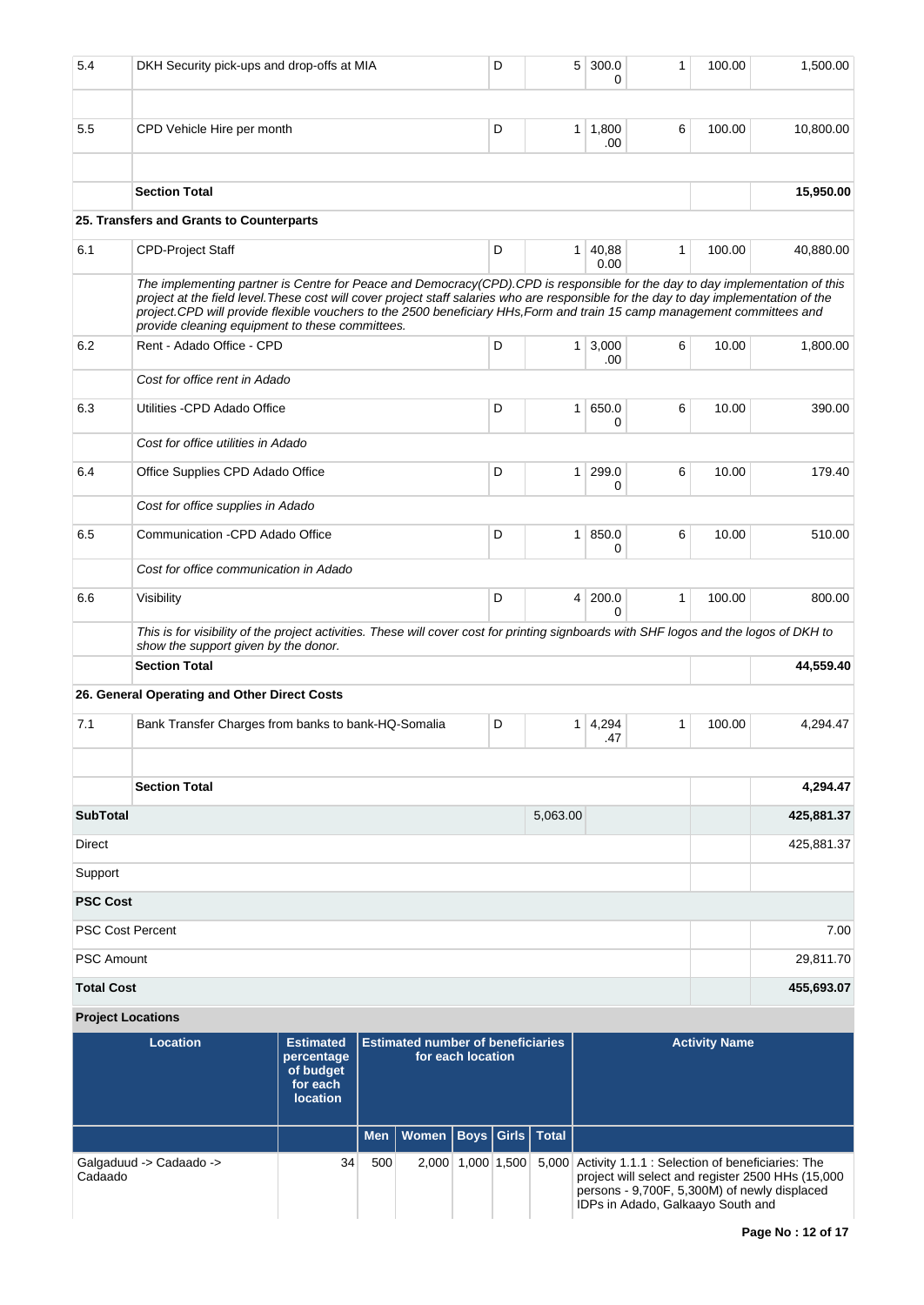Dhusamareeb districts. Specific consideration will be given to new arrivals displaced most recently. Vulnerability will be given due consideration, that is, female headed HH, minor headed HH, pregnant and lactating mothers will be targeted.

Registration shall be done through a standardized questionnaire based on mobile technology. GPS position and photos of state of existing shelter will be taken during beneficiary registration. From electronically collected beneficiary details, a distributing list will be produced to be used as verification means during voucher redemption from the contracted local traders.

Activity 1.1.2 : Market Assessment: DKH shall conduct market assessment to determine whether the market in Galmudug will support the use of cash transfer mechanism. One of the preconditions of using cash transfer mechanisms to deliver humanitarian aid is to have a vibrant and a sufficiently reliable formal and/or informal market system. DKH has already conducted market assessments in Mogadishu and in Beletweyne in Hiiran region. This assessment shall be extended to Galkacyo South, Adado and Dhusamareeb districts. The assessment will be carried out before using the vouchers as a means of delivering humanitarian aid. Activity 1.1.3 : Provision of Shelter and NFI items to newly displaced persons: 2500 IDP HH (15,000 persons - 9,700F, 5,300M) as registered beneficiaries will each receive one voucher worth USD 120 to redeem ESK and NFI items of their choice from a long list of items provided. DKH piloted and used the flexible voucher approach in previous projects and individual needs of beneficiaries have been found to be better addressed through flexible vouchers, hence the flexible approach will be applied to the implementation of the proposed project. Beneficiaries will be given the choice to choose from a wide range of emergency shelter and nonfood items based on their needs. Some of the items include: Plastic sheeting, cement, timber, curtains, Blanket, dish for eating etc. The complete list of ESK and NFI items is attached in the document section. Activity 1.1.4 : Post distribution monitoring. DKH, will hire an external consultant who will conduct post distribution monitoring after the end of project to examine whether project objectives were achieved. The PDM will look in to the processes as well as measure whether the project achieved the intended objective. It's expected that the result of the PDM will inform the future programme interventions. The PDM will be carried out after the target beneficiaries redeem their vouchers with ESK and NFI kits Activity 2.1.1 : Establish 15 camp management committees in 15 different settlements. 15 camp management committees will be established. Each of the committees will consist of at least 10 members with tentatively 50% women participation. The IDPs in each of the settlement will identify members of the committee. The roles of the committee will include the following among others: Beneficiary selection, reporting evictions, settlement planning, maintain the camp cleanliness, negotiate with authorities and IDPs to demarcate public spaces, roads and firebreaks, conflict prevention and resolutions. Activity 2.1.2 : Training of the 15 camp management committees with 15 members each (225 persons - 125F, 100M). Once constituted, the committees shall be trained on the following key areas: Basic management of committee, their roles and responsibilities, camp cleanliness, how to proper plan settlements by demarcating public spaces, defining fire breaks and improving accessibility within the camps and negotiating

**Page No : 13 of 17**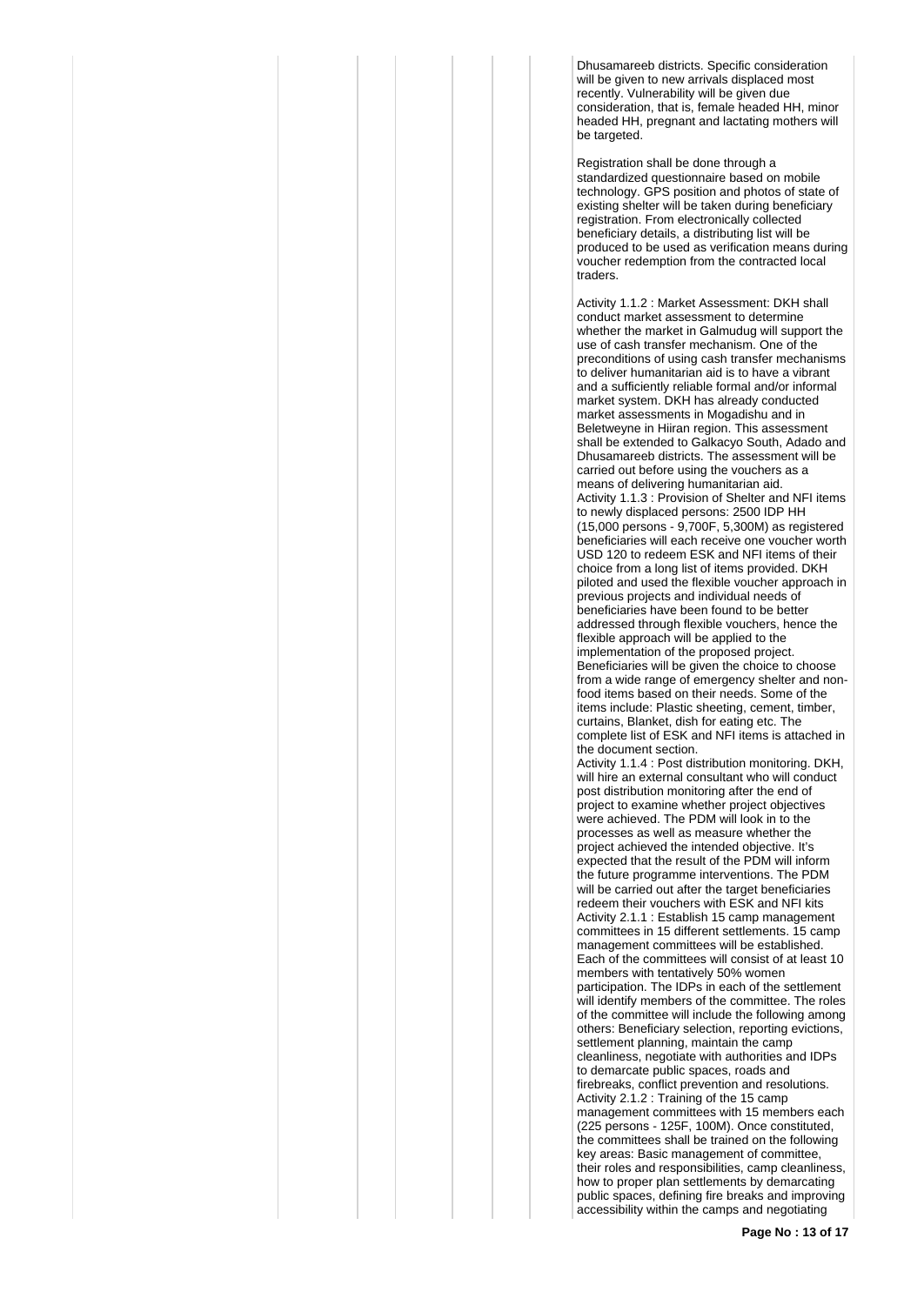|                                                |    |     |                   |  | with land lords and local authorities on behalf of<br>the IDP communities for better land tenure<br>security<br>Activity 2.1.3 : Provision of tools for creating<br>drainage channels/cleaning the settlements to<br>the camp management committees. Using fixed<br>voucher, provide tools for creating drainage<br>channels/firebreaks/cleaning the settlements to<br>each of the 15 camp committees. The tools per<br>committee are: 5 wheelbarrows, 10 rakes and 10<br>spades. The camp committees will be trained<br>and guided by the project team in identifying and<br>cleaning of drainage channels and disposal of<br>solid waste management. By the end of the<br>project, these tools shall be donated to the<br>committees to further maintain the camps.<br>Activity 2.1.4 : Continuous follow-up support of 15<br>camp committees "on-the-job" after their initial<br>training                                                                                                                                                                                                                                                                                                                                                                                                                                                                                                                                                                                                                                                                                                                                                                                                                                                                                                                                                                                                                                                                                                                                                                                                                                                                                                                                                                                                                                                                                                                                                                                                                                                                                                                                                                                                                                                                                                                                                                                                                                                                                          |
|------------------------------------------------|----|-----|-------------------|--|---------------------------------------------------------------------------------------------------------------------------------------------------------------------------------------------------------------------------------------------------------------------------------------------------------------------------------------------------------------------------------------------------------------------------------------------------------------------------------------------------------------------------------------------------------------------------------------------------------------------------------------------------------------------------------------------------------------------------------------------------------------------------------------------------------------------------------------------------------------------------------------------------------------------------------------------------------------------------------------------------------------------------------------------------------------------------------------------------------------------------------------------------------------------------------------------------------------------------------------------------------------------------------------------------------------------------------------------------------------------------------------------------------------------------------------------------------------------------------------------------------------------------------------------------------------------------------------------------------------------------------------------------------------------------------------------------------------------------------------------------------------------------------------------------------------------------------------------------------------------------------------------------------------------------------------------------------------------------------------------------------------------------------------------------------------------------------------------------------------------------------------------------------------------------------------------------------------------------------------------------------------------------------------------------------------------------------------------------------------------------------------------------------------------------------------------------------------------------------------------------------------------------------------------------------------------------------------------------------------------------------------------------------------------------------------------------------------------------------------------------------------------------------------------------------------------------------------------------------------------------------------------------------------------------------------------------------------------------------------|
| Galgaduud -> Dhuusamarreeb -><br>Dhuusamarreeb | 32 | 800 | 1,800 1,000 1,200 |  | 4,800 Activity 1.1.1 : Selection of beneficiaries: The<br>project will select and register 2500 HHs (15,000<br>persons - 9,700F, 5,300M) of newly displaced<br>IDPs in Adado, Galkaayo South and<br>Dhusamareeb districts. Specific consideration<br>will be given to new arrivals displaced most<br>recently. Vulnerability will be given due<br>consideration, that is, female headed HH, minor<br>headed HH, pregnant and lactating mothers will<br>be targeted.<br>Registration shall be done through a<br>standardized questionnaire based on mobile<br>technology. GPS position and photos of state of<br>existing shelter will be taken during beneficiary<br>registration. From electronically collected<br>beneficiary details, a distributing list will be<br>produced to be used as verification means during<br>voucher redemption from the contracted local<br>traders.<br>Activity 1.1.2 : Market Assessment: DKH shall<br>conduct market assessment to determine<br>whether the market in Galmuduq will support the<br>use of cash transfer mechanism. One of the<br>preconditions of using cash transfer mechanisms<br>to deliver humanitarian aid is to have a vibrant<br>and a sufficiently reliable formal and/or informal<br>market system. DKH has already conducted<br>market assessments in Mogadishu and in<br>Beletweyne in Hiiran region. This assessment<br>shall be extended to Galkacyo South, Adado and<br>Dhusamareeb districts. The assessment will be<br>carried out before using the vouchers as a<br>means of delivering humanitarian aid.<br>Activity 1.1.3 : Provision of Shelter and NFI items<br>to newly displaced persons: 2500 IDP HH<br>(15,000 persons - 9,700F, 5,300M) as registered<br>beneficiaries will each receive one voucher worth<br>USD 120 to redeem ESK and NFI items of their<br>choice from a long list of items provided. DKH<br>piloted and used the flexible voucher approach in<br>previous projects and individual needs of<br>beneficiaries have been found to be better<br>addressed through flexible vouchers, hence the<br>flexible approach will be applied to the<br>implementation of the proposed project.<br>Beneficiaries will be given the choice to choose<br>from a wide range of emergency shelter and non-<br>food items based on their needs. Some of the<br>items include: Plastic sheeting, cement, timber,<br>curtains, Blanket, dish for eating etc. The<br>complete list of ESK and NFI items is attached in<br>the document section.<br>Activity 1.1.4 : Post distribution monitoring. DKH,<br>will hire an external consultant who will conduct<br>post distribution monitoring after the end of<br>project to examine whether project objectives<br>were achieved. The PDM will look in to the<br>processes as well as measure whether the<br>project achieved the intended objective. It's<br>expected that the result of the PDM will inform<br>the future programme interventions. The PDM |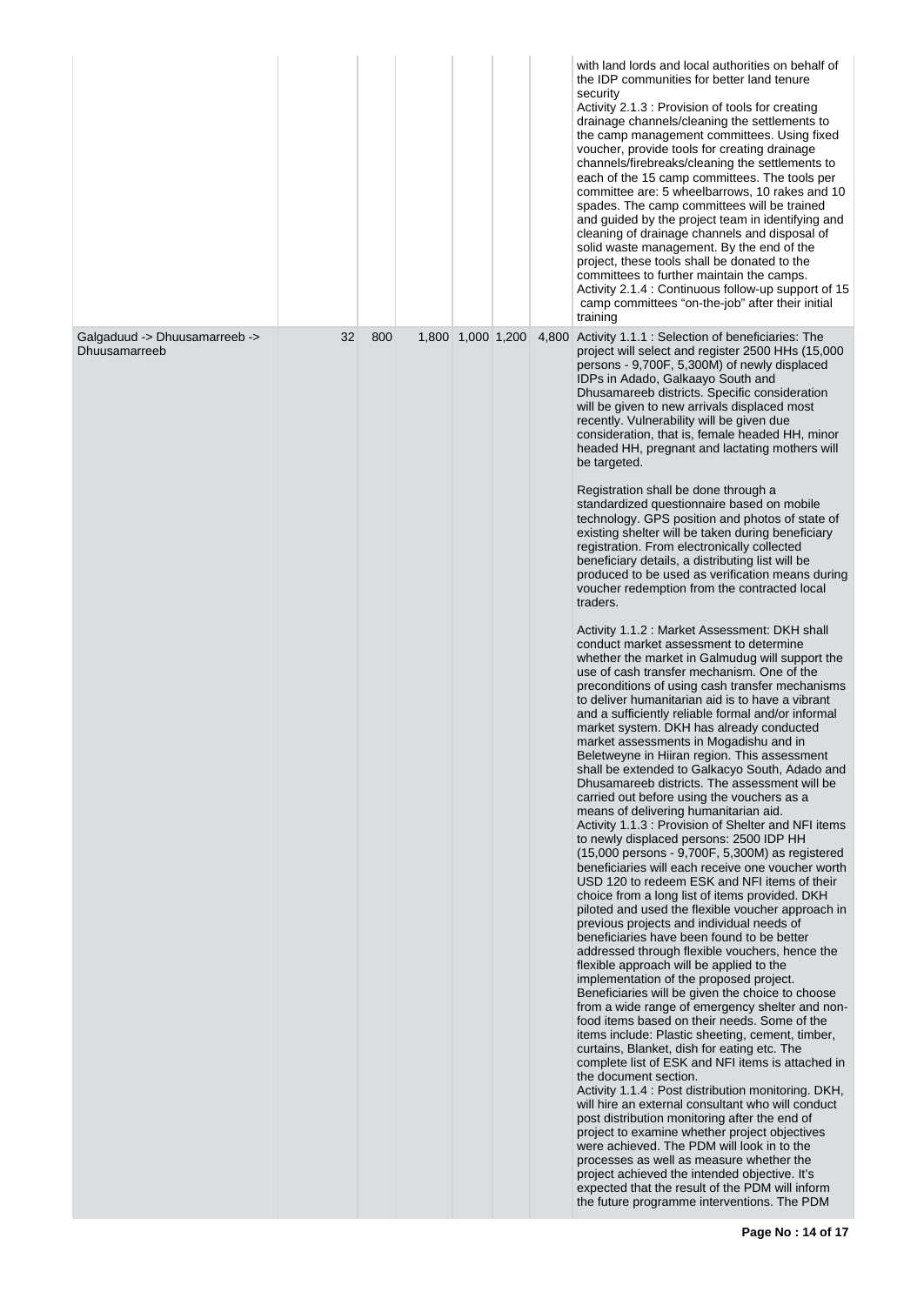|                                 |    |     |                   |  | will be carried out after the target beneficiaries<br>redeem their vouchers with ESK and NFI kits<br>Activity 2.1.1 : Establish 15 camp management<br>committees in 15 different settlements. 15 camp<br>management committees will be established.<br>Each of the committees will consist of at least 10<br>members with tentatively 50% women<br>participation. The IDPs in each of the settlement<br>will identify members of the committee. The roles<br>of the committee will include the following among<br>others: Beneficiary selection, reporting evictions,<br>settlement planning, maintain the camp<br>cleanliness, negotiate with authorities and IDPs<br>to demarcate public spaces, roads and<br>firebreaks, conflict prevention and resolutions.<br>Activity 2.1.2 : Training of the 15 camp<br>management committees with 15 members each<br>(225 persons - 125F, 100M). Once constituted,<br>the committees shall be trained on the following<br>key areas: Basic management of committee,<br>their roles and responsibilities, camp cleanliness,<br>how to proper plan settlements by demarcating<br>public spaces, defining fire breaks and improving<br>accessibility within the camps and negotiating<br>with land lords and local authorities on behalf of<br>the IDP communities for better land tenure<br>security<br>Activity 2.1.3 : Provision of tools for creating<br>drainage channels/cleaning the settlements to<br>the camp management committees. Using fixed<br>voucher, provide tools for creating drainage<br>channels/firebreaks/cleaning the settlements to<br>each of the 15 camp committees. The tools per<br>committee are: 5 wheelbarrows, 10 rakes and 10<br>spades. The camp committees will be trained<br>and guided by the project team in identifying and<br>cleaning of drainage channels and disposal of<br>solid waste management. By the end of the<br>project, these tools shall be donated to the<br>committees to further maintain the camps.<br>Activity 2.1.4 : Continuous follow-up support of 15<br>camp committees "on-the-job" after their initial<br>training |
|---------------------------------|----|-----|-------------------|--|-----------------------------------------------------------------------------------------------------------------------------------------------------------------------------------------------------------------------------------------------------------------------------------------------------------------------------------------------------------------------------------------------------------------------------------------------------------------------------------------------------------------------------------------------------------------------------------------------------------------------------------------------------------------------------------------------------------------------------------------------------------------------------------------------------------------------------------------------------------------------------------------------------------------------------------------------------------------------------------------------------------------------------------------------------------------------------------------------------------------------------------------------------------------------------------------------------------------------------------------------------------------------------------------------------------------------------------------------------------------------------------------------------------------------------------------------------------------------------------------------------------------------------------------------------------------------------------------------------------------------------------------------------------------------------------------------------------------------------------------------------------------------------------------------------------------------------------------------------------------------------------------------------------------------------------------------------------------------------------------------------------------------------------------------------------------------------------------------------------------------------|
| Mudug -> Gaalkacyo -> Gaalkacyo | 34 | 500 | 1,700 1,500 1,500 |  | 5,200 Activity 1.1.1 : Selection of beneficiaries: The<br>project will select and register 2500 HHs (15,000<br>persons - 9,700F, 5,300M) of newly displaced<br>IDPs in Adado, Galkaayo South and<br>Dhusamareeb districts. Specific consideration<br>will be given to new arrivals displaced most<br>recently. Vulnerability will be given due<br>consideration, that is, female headed HH, minor<br>headed HH, pregnant and lactating mothers will<br>be targeted.                                                                                                                                                                                                                                                                                                                                                                                                                                                                                                                                                                                                                                                                                                                                                                                                                                                                                                                                                                                                                                                                                                                                                                                                                                                                                                                                                                                                                                                                                                                                                                                                                                                         |
|                                 |    |     |                   |  | Registration shall be done through a<br>standardized questionnaire based on mobile<br>technology. GPS position and photos of state of<br>existing shelter will be taken during beneficiary<br>registration. From electronically collected<br>beneficiary details, a distributing list will be<br>produced to be used as verification means during<br>voucher redemption from the contracted local<br>traders.                                                                                                                                                                                                                                                                                                                                                                                                                                                                                                                                                                                                                                                                                                                                                                                                                                                                                                                                                                                                                                                                                                                                                                                                                                                                                                                                                                                                                                                                                                                                                                                                                                                                                                               |
|                                 |    |     |                   |  | Activity 1.1.2 : Market Assessment: DKH shall<br>conduct market assessment to determine<br>whether the market in Galmudug will support the<br>use of cash transfer mechanism. One of the<br>preconditions of using cash transfer mechanisms<br>to deliver humanitarian aid is to have a vibrant<br>and a sufficiently reliable formal and/or informal<br>market system. DKH has already conducted<br>market assessments in Mogadishu and in<br>Beletweyne in Hiiran region. This assessment<br>shall be extended to Galkacyo South, Adado and<br>Dhusamareeb districts. The assessment will be<br>carried out before using the vouchers as a<br>means of delivering humanitarian aid.<br>Activity 1.1.3 : Provision of Shelter and NFI items<br>to newly displaced persons: 2500 IDP HH<br>(15,000 persons - 9,700F, 5,300M) as registered<br>beneficiaries will each receive one voucher worth                                                                                                                                                                                                                                                                                                                                                                                                                                                                                                                                                                                                                                                                                                                                                                                                                                                                                                                                                                                                                                                                                                                                                                                                                             |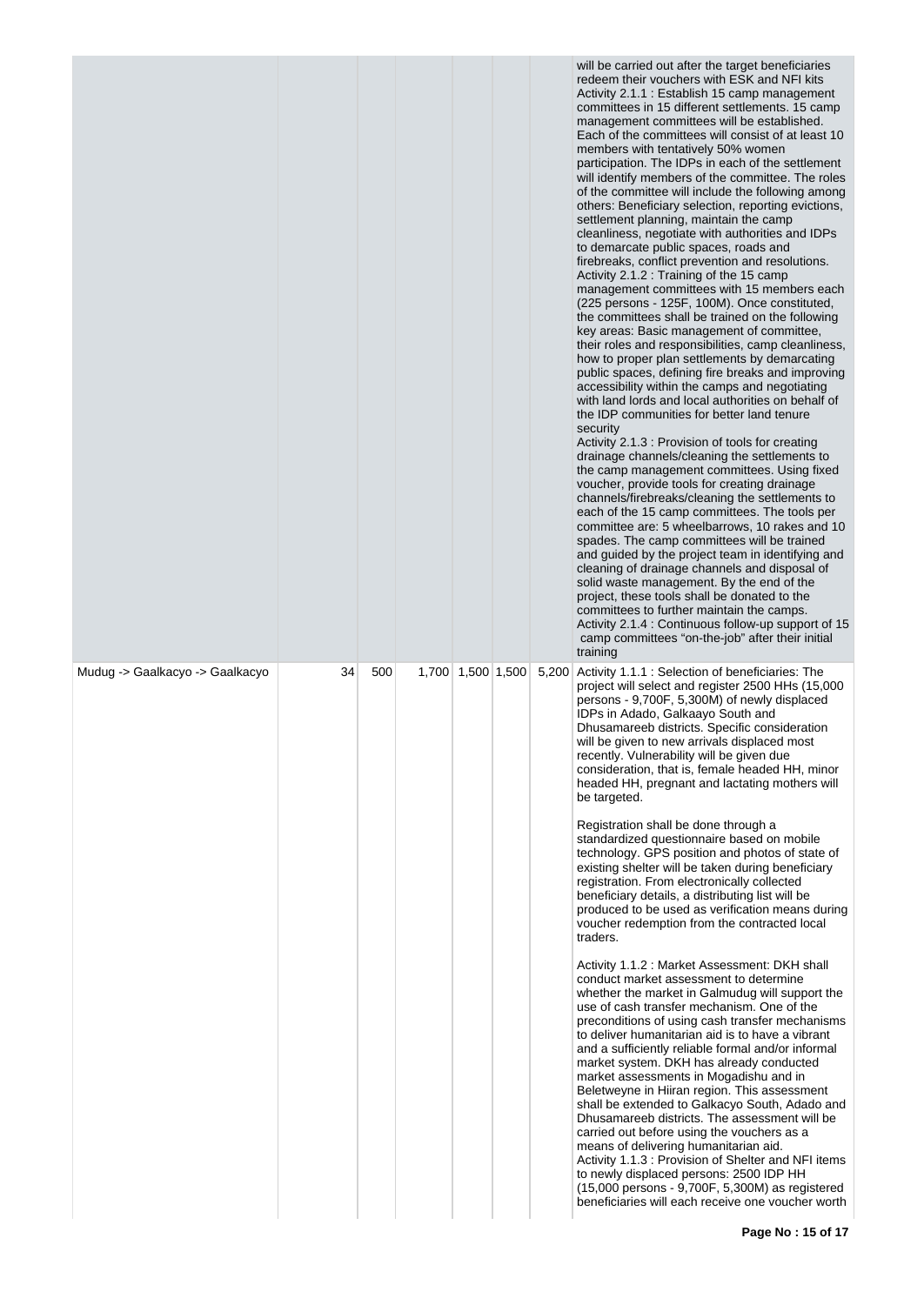| USD 120 to redeem ESK and NFI items of their        |
|-----------------------------------------------------|
| choice from a long list of items provided. DKH      |
| piloted and used the flexible voucher approach in   |
| previous projects and individual needs of           |
|                                                     |
| beneficiaries have been found to be better          |
| addressed through flexible vouchers, hence the      |
| flexible approach will be applied to the            |
| implementation of the proposed project.             |
|                                                     |
| Beneficiaries will be given the choice to choose    |
| from a wide range of emergency shelter and non-     |
| food items based on their needs. Some of the        |
| items include: Plastic sheeting, cement, timber,    |
|                                                     |
| curtains, Blanket, dish for eating etc. The         |
| complete list of ESK and NFI items is attached in   |
| the document section.                               |
| Activity 1.1.4 : Post distribution monitoring. DKH, |
| will hire an external consultant who will conduct   |
|                                                     |
| post distribution monitoring after the end of       |
| project to examine whether project objectives       |
| were achieved. The PDM will look in to the          |
| processes as well as measure whether the            |
|                                                     |
| project achieved the intended objective. It's       |
| expected that the result of the PDM will inform     |
| the future programme interventions. The PDM         |
| will be carried out after the target beneficiaries  |
| redeem their vouchers with ESK and NFI kits         |
|                                                     |
| Activity 2.1.1 : Establish 15 camp management       |
| committees in 15 different settlements. 15 camp     |
| management committees will be established.          |
| Each of the committees will consist of at least 10  |
| members with tentatively 50% women                  |
|                                                     |
| participation. The IDPs in each of the settlement   |
| will identify members of the committee. The roles   |
| of the committee will include the following among   |
| others: Beneficiary selection, reporting evictions, |
| settlement planning, maintain the camp              |
|                                                     |
| cleanliness, negotiate with authorities and IDPs    |
| to demarcate public spaces, roads and               |
| firebreaks, conflict prevention and resolutions.    |
| Activity 2.1.2 : Training of the 15 camp            |
| management committees with 15 members each          |
|                                                     |
| (225 persons - 125F, 100M). Once constituted,       |
| the committees shall be trained on the following    |
| key areas: Basic management of committee,           |
| their roles and responsibilities, camp cleanliness, |
| how to proper plan settlements by demarcating       |
| public spaces, defining fire breaks and improving   |
|                                                     |
| accessibility within the camps and negotiating      |
| with land lords and local authorities on behalf of  |
| the IDP communities for better land tenure          |
| security                                            |
| Activity 2.1.3 : Provision of tools for creating    |
| drainage channels/cleaning the settlements to       |
|                                                     |
| the camp management committees. Using fixed         |
| voucher, provide tools for creating drainage        |
| channels/firebreaks/cleaning the settlements to     |
| each of the 15 camp committees. The tools per       |
| committee are: 5 wheelbarrows, 10 rakes and 10      |
|                                                     |
| spades. The camp committees will be trained         |
| and guided by the project team in identifying and   |
| cleaning of drainage channels and disposal of       |
| solid waste management. By the end of the           |
| project, these tools shall be donated to the        |
|                                                     |

committees to further maintain the camps. Activity 2.1.4 : Continuous follow-up support of 15 camp committees "on-the-job" after their initial

training

**Documents**

| <b>Category Name</b>                | Document Description                                   |
|-------------------------------------|--------------------------------------------------------|
|                                     |                                                        |
| <b>Project Supporting Documents</b> | List of Shelter and NFI items.xlsx                     |
| <b>Project Supporting Documents</b> | Memo for Cash Grants_Diligence signed CFW DKH.pdf      |
| <b>Project Supporting Documents</b> | Memo for Food NFI Voucher Diligence signed CFW DKH.pdf |
| <b>Project Supporting Documents</b> | Memo for Cash Grants_Diligence signed CFW DKH.pdf      |
| <b>Project Supporting Documents</b> | Memo for Food NFI Voucher_Diligence signed CFW DKH.pdf |